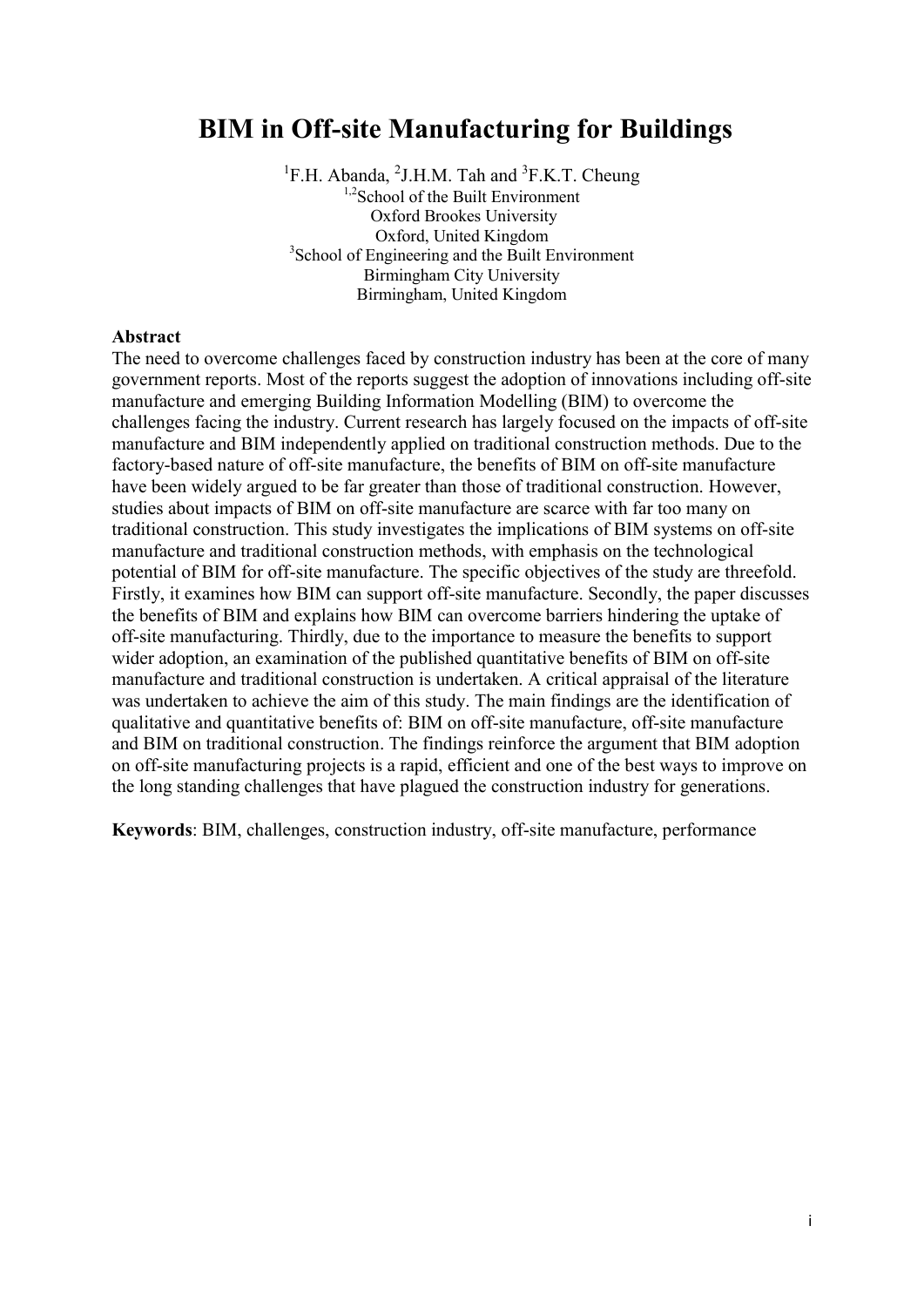### **1. Background**

The construction industry has been criticised for being inefficient; often generating too much waste, emitting significant amounts of greenhouse gases and consuming too much energy compared to other industries. In both the public and private sectors, it is not uncommon to find projects far exceeding budgets and deadlines. While such a characterisation of the construction industry may slightly differ with different countries, the trend is largely similar. Therefore, the need for innovation, e.g. BIM and off-site manufacture to improve performance in the global construction industry is the same and has been long overdue. Consequently, while most of the discussions here will focus on the UK context, to gain other insights and perspectives, examples will be drawn from developed and developing countries Sawhney et al. (2014) argued that the sector is confronted by numerous inefficiencies like time and cost overruns, and irregularities in procurement. These inefficiencies vary from country to country due to many factors including environmental, topographical, technological and social constraints. Most developing countries experience cost overruns exceeding 100% of the initial project budget (Memon et al., 2013). In Australia, Love (2002) found rework contributed to 52% of a project's cost growth and that 26% of the variance in cost growth was attributable to changes due to direct rework. In Malaysia, approximately 75% of projects procured traditionally incurred overruns of 10% or more while the corresponding proportion for construction management and design-build was approximately two-thirds (Shedu et al., 2015). In the UK, the cost of Wembley stadium overran by 50%; the Scottish parliament building had a time overrun of more than 3 years and a cost overrun of 900% (Love et al., 2011). Based on mean percentage overrun in Malaysia, an overrun of 38%, 39% and 50% time overruns were experienced on infrastructure projects, health and office projects respectively (Shehu et al., 2015). In Hong Kong, the average time overrun is 9%, 17%, and 14% for public building, private building and civil engineering projects respectively (Shehu et al., 2015).

Through various government commissioned studies, performance targets have been proposed to improve the delivery of projects. The UK Construction Strategy 2025 is amongst the most recent government reports that require the industry to dramatically improve its performance in four key areas by 2025. These areas include lowering greenhouse gas emissions in the built environment by 50%, reducing the initial cost of construction and the whole life cost of built assets by 33%, reducing the overall time, from inception to completion, for new-build and refurbished assets by 50% and improving exports by 50%. Achieving these targets is quite a huge challenge, especially given the long standing fragmented nature and adversarial culture of the industry that have hindered any meaningful progress for generations. Thus, there have been calls for multiple complementary innovative initiatives to drive efficiency and improvement in the industry for quite some time now. Two main areas that the UK government identified as opportunities to drive efficiency and improvement to the construction industry are first, moving operations off-site according to Egan (1998) and second, the implementation of Building Information Modelling (BIM) strategy published by Cabinet Office (2011) in the UK. The most recent industry report, titled "Modernise or Die", commissioned by the UK Construction Leadership Council published in October 2016 strongly recommended the uptake of off-site manufacturing and BIM in order to improve the performance of the construction industry (Farmer, 2016).

The benefits of off-site manufacturing have been well-explored (e.g. Lawson et al. 2005; Lawson et al. 2014; Li et al. 2016a; Kamali and Hewage 2016; Tam et al. 2015; Patlakas et al. 2015a). Common arguments for the off-site manufacturing choice over traditional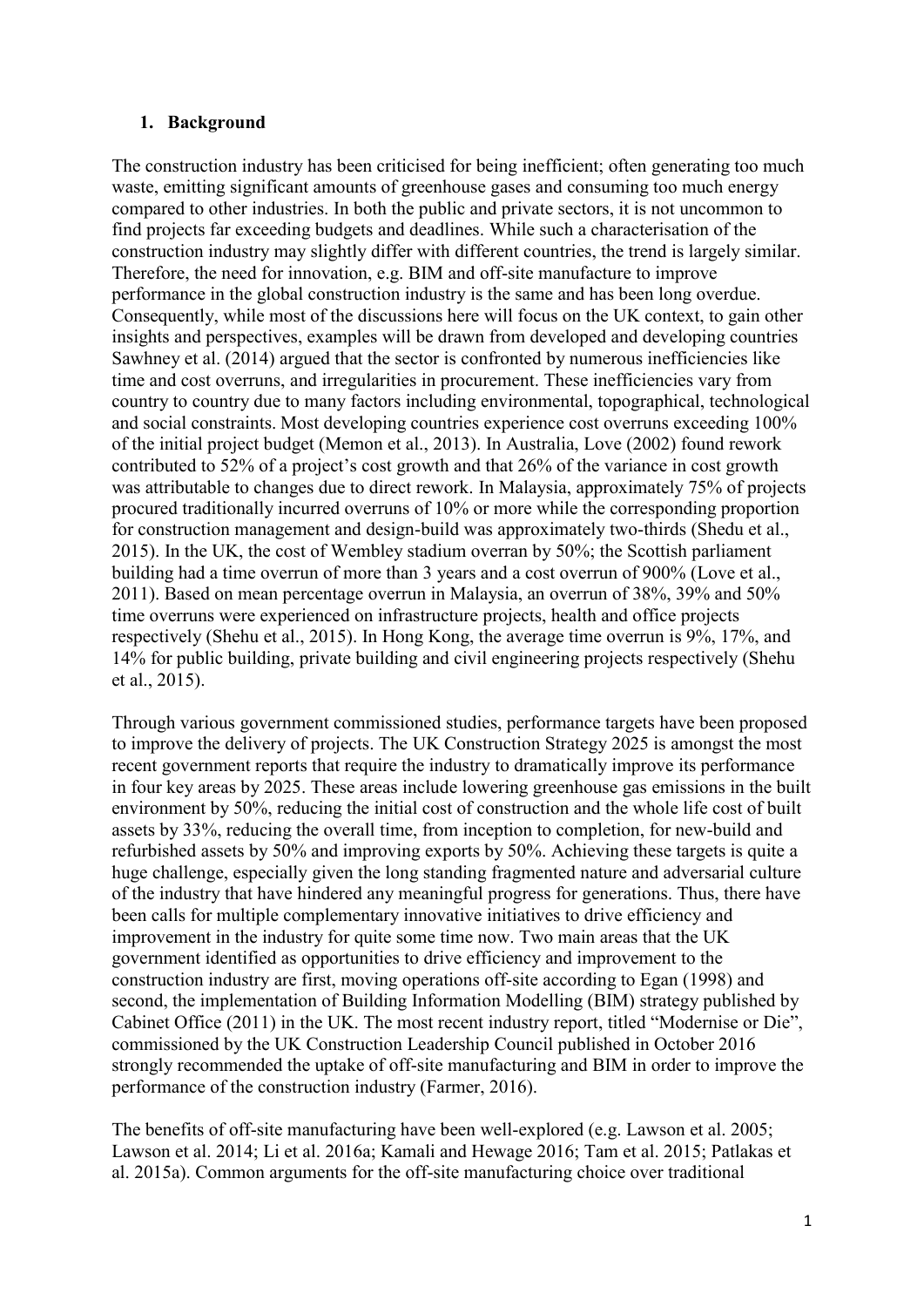construction on site according to the literature include improved quality, good health and safety and better working conditions, higher tolerances, lower costs and reduced labour reworks, lower construction waste, simplified construction processes, products that are factory tried and tested, predictable sustainability performance, better control and consistency in products and processes. Emerging BIM provides opportunities to leverage these benefits. It has been argued that the biggest growth in construction productivity will come from automated off-site activities that are facilitated by BIM (Goulding et al., 2012). In spite of this, studies about impacts of BIM on off-site manufacturing are scarce. Benefit realisation has been one of the current topics about BIM; but most studies are set on the basis of traditional construction. The few studies that exist about BIM for off-site manufacturing often focus on explaining the qualitative benefits. Understanding the measurable benefits in implementing BIM in off-site manufacturing could significantly improve its adoption and efficiency.

The remainder of this paper covers 8 different aspects of the study. Firstly, a clear problem statement is presented. Following from the problem statement, the method employed is presented. Thirdly, to facilitate understanding, definitions and related concepts of off-site manufacturing and BIM have been examined. This culminated in the establishment of the synergy between BIM and off-site manufacturing. Fourthly, building on this synergy, an overview of some key BIM systems highly relevant to off-site manufacturing is presented. The drivers for both off-site manufacturing and BIM, with emphases on the qualitative and quantitative benefits of BIM to off-site manufacturing and traditional construction methods have been examined. Also, the findings and implications of this study have been reported. Lastly, the conclusion of this study is done by a way of summary with perspectives on future research discussed.

### **2. Problem statement**

An extensive literature review was undertaken to identify the gap that underpins this study. The focus of the review was on BIM applied on off-site manufacturing. The review yielded issues related to methods of BIM deployment, ease of applications, comparative studies and benefits of BIM in off-site manufacturing. Firstly, some studies examined the '*methods'* of how BIM can be used in modelling and managing off-site manufactured buildings. Samarasinghe et al. (2015) proposed a framework that illustrates how different BIM software systems have been used in the modelling of a prefabricated house in the different phases of the construction life cycle. Sebastian et al. (2009) examined how BIM can be used to guide how the prefabricated components should be put together to form a building. Secondly, some studies focused on the *'ease'* of incorporation of off-site manufacturing and collaboration early on in the design and construction process using BIM. Cowles and Warner (2013) argued that the use of BIM made it more effective to incorporate prefabrication and collaboration early on in the design and construction process. Thirdly, some studies focused mostly on *'comparing'* traditional with off-site manufacturing and/or BIM *'benefits'* to traditional or off-site manufacturing. Alaghbari et al. (2007) argued that off-site manufacturing reduces delays in delivery of construction projects. Babič et al. (2010) argued that the introduction of BIM into the industrialized process can be considered easier than in the case of traditional construction. This is because industrial or prefabricated components can be developed into standardised BIM objects that can be stored in a BIM object library and re-used in design later in future. While in traditional construction most building parts are produced onsite from its constituent materials and can only be designed in real time from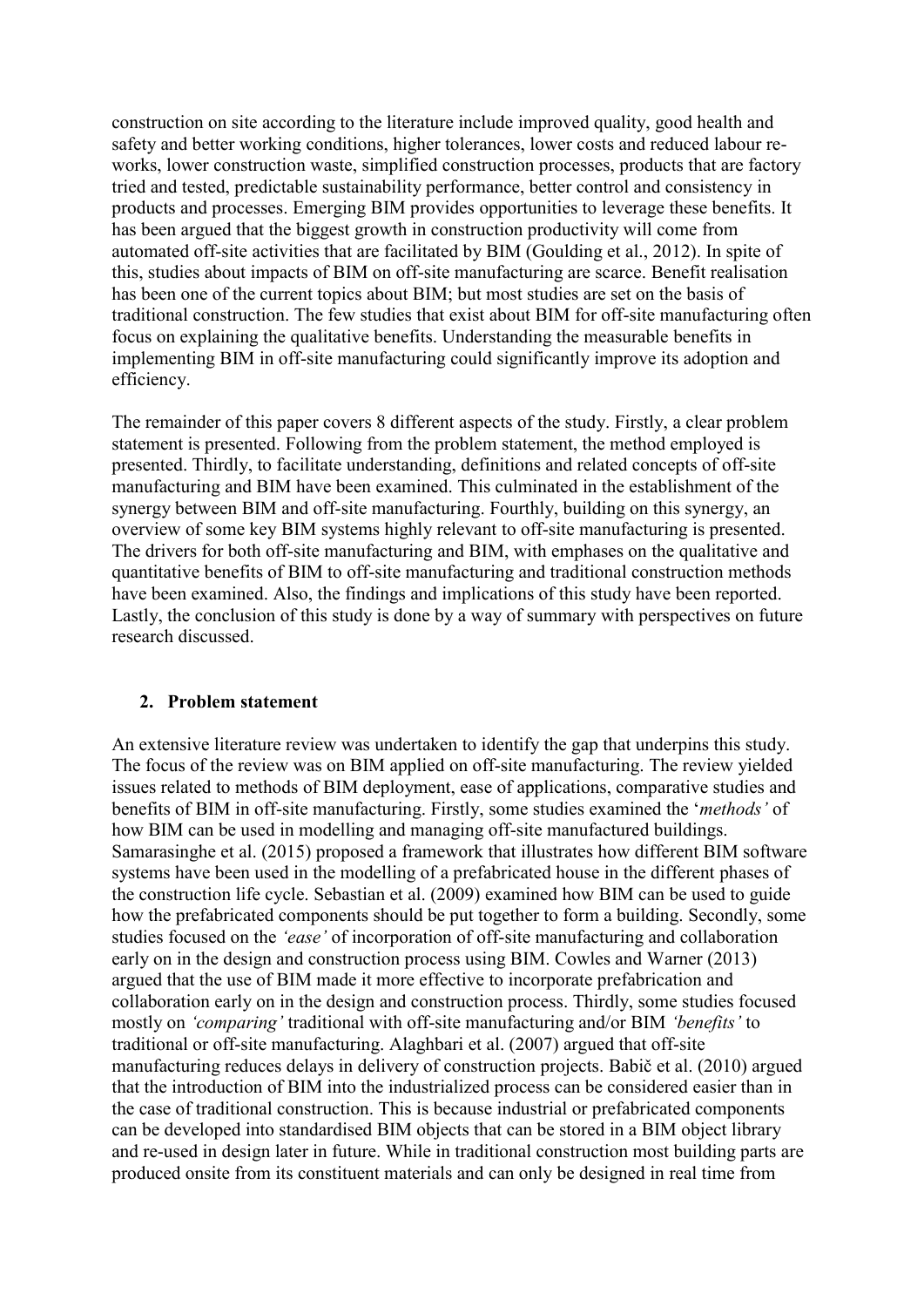scratch without the possibility of picking any existing ones from any repository. Nadim and Goulding (2011) expanded on this by producing a table that compares off-site manufacturing and traditional construction. On the other hand, some studies simply state the 'benefits' of BIM in off-site manufacturing without necessarily comparing with traditional construction. Mitchell and Keaveney (2013) argued that the implementation of a BIM system will increase the efficiency of Irish contractors on design and build projects in terms of reducing man hours, requests for information and rework, increasing on time completions and the ability to use more prefabricated elements.

This paper analysed previous studies according to a) the areas of improvement and a) the extent of improvement to develop an understanding of the benefits. The areas of improvement reported include structural appraisal (Oti et al., 2016), the impact of building orientation on energy consumption (Abanda and Byers, 2016), monitoring of schedule risk (Musa et 2016; Musa et al. 2015; Li et al., 2016b), assessment of impact of occupants' on energy consumption (Abanda and Cabeza, 2015), construction safety management (Chan et al., 2016; Malekitabar et al., 2016), waste minimisation through deconstruction (Akinade et al., 2015), project planning (Liu et al., 2015), embodied energy assessment (Shadram et al., 2016). The extent of improvement has been widely reported with more studies only suggesting the benefits generically rather than systematically. Some examples (Doumbouya et al., 2016; Ismail et al. 2016) have listed so many benefits without any critical appraisal. For the studies that include measurement of the benefits either using a qualitative or quantitative approach, there is hardly a focus to distinguish whether the benefits are applicable to off-site manufacturing or traditional construction. As an example, Guo and Wei (2016) conducted an operational energy analysis of a building in National Taiwan University using BIM without explicitly stating whether the building was traditionally constructed or off-site manufactured. Furthermore, benefits using a qualitative approach are typically subjective and are limited to comparing the performance parameters of BIM. Quantified benefits can be used to overcome the preceding challenge associated but capturing measurable variables is a huge challenge (Zhang et al., 2016). Perhaps partly because of the limitation in capturing measurable variables, studies that show quantified benefits are scarce. To surmise, what emerges from the preceding discussion is a distinct knowledge gap in the alignment of BIM and off-site manufacture that reveals the quantitative benefits of the former on the latter. Quantitative assessments allow for objective evaluations of attributes to be undertaken while the results are comparable (Wong et al., 2007). In a recent study by Steinhardt and Manley (2016), it was argued that quantitative data allows a systematic comparison of the adoption of prefabrication by selected countries.

## **3. Research methods**

This study investigates the use of BIM in leveraging the benefits of off-site manufacturing and further examines the quantitative benefits of BIM on both off-site manufacturing and traditional construction methods. The research framework used to achieve the aim of this study is illustrated in Figure 1.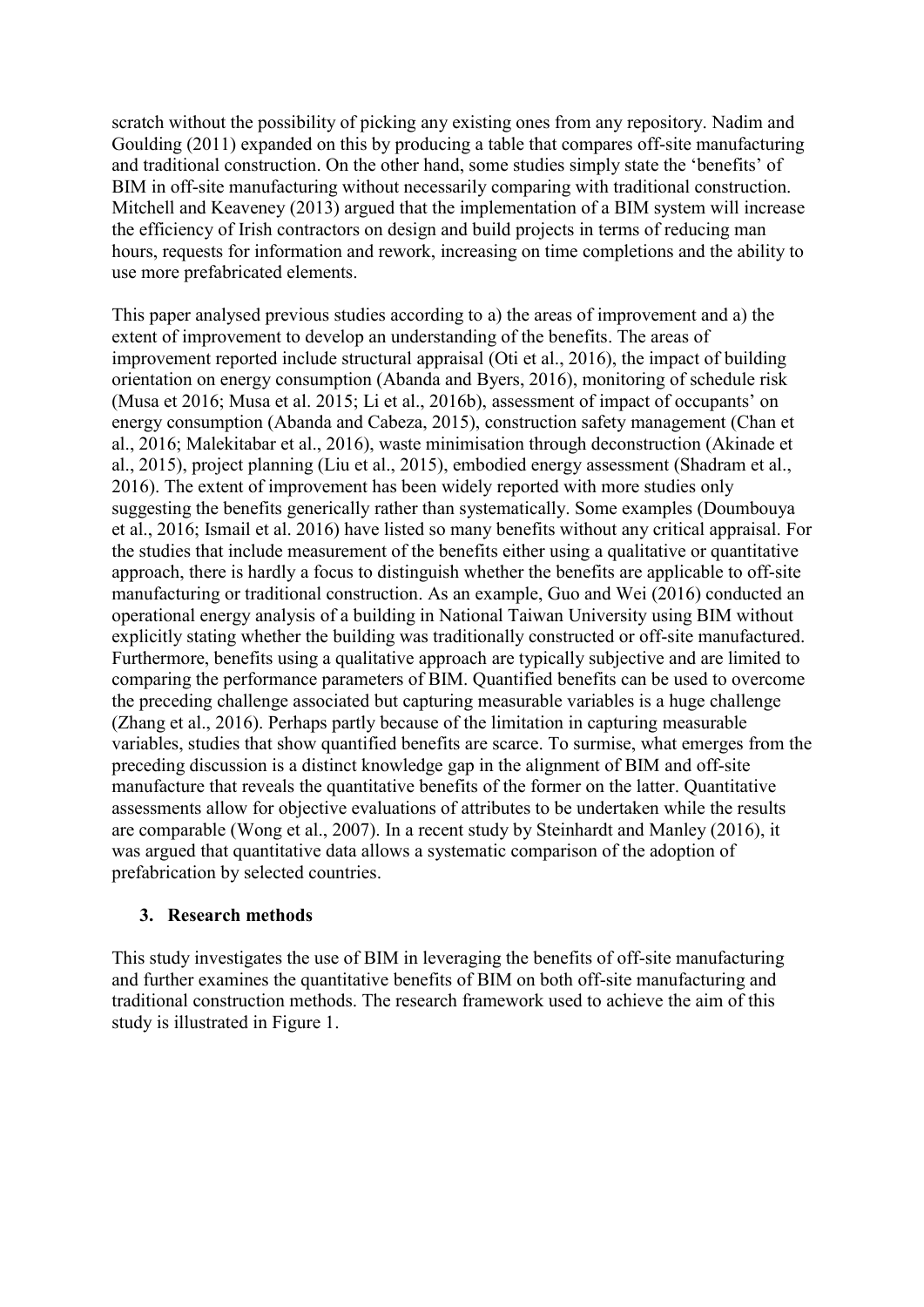

**Figure 1: Research framework** 

Based on Figure 1, five-step process is pursued to achieve the objectives of this study. The first step consists of identifying relevant articles about BIM benefits on traditional and/or offsite manufacturing. To this end, searches using smart key phrases were conducted in renowned peer-reviewed databases such as ScienceDirect, Emerald and Google Scholar. The key phrases used are "BIM for traditional construction", "BIM for conventional construction" and "BIM for off-site manufacturing. To maximise the search results, key phrases around related terms or synonyms to 'off-site manufacture', e.g. off-site construction, pre-assembly (see section 4) were also used in identifying literature about the benefit of BIM on off-site manufacturing. In the second step, each article was read and determined whether it was about off-site manufacture or traditional construction (see smaller decision operation symbol in Figure 1). Furthermore, a detail read of the articles was undertaken to establish whether BIM was used in any aspect in the construction type (see larger decision operation symbol in Figure 1). In the third step, the articles were screened for relevance with focus on those that discussed the benefits of BIM for traditional construction and/or off-site manufacturing (i.e. BIM-enabled benefits) and other benefits of off-site construction over traditional construction not resulting from BIM, called non-BIM benefits. Fourthly, the articles were classified according to whether the content was about qualitative, quantitative benefits or both. Lastly, based on the preceding step, the articles were now classified according to benefits types (qualitative and quantitative) versus construction types (off-site manufacturing or traditional construction). The articles were mostly peer-reviewed journal and conference papers.

## **4. Off-site manufacturing**

After the First and Second World wars, there was a significant shortage of labour and building materials. This stimulated research in innovative methods of construction such as off-site manufacturing for delivering affordable housing. Since then, different nomenclatures have been used, albeit interchangeably for off-site manufacturing. These include off-site industrialisation (Zhai et al., 2014), manufactured construction (Arif and Egbu, 2010), off-site fabrication, off-site construction, pre-assembly, pre-fabrication, pre-work, modern methods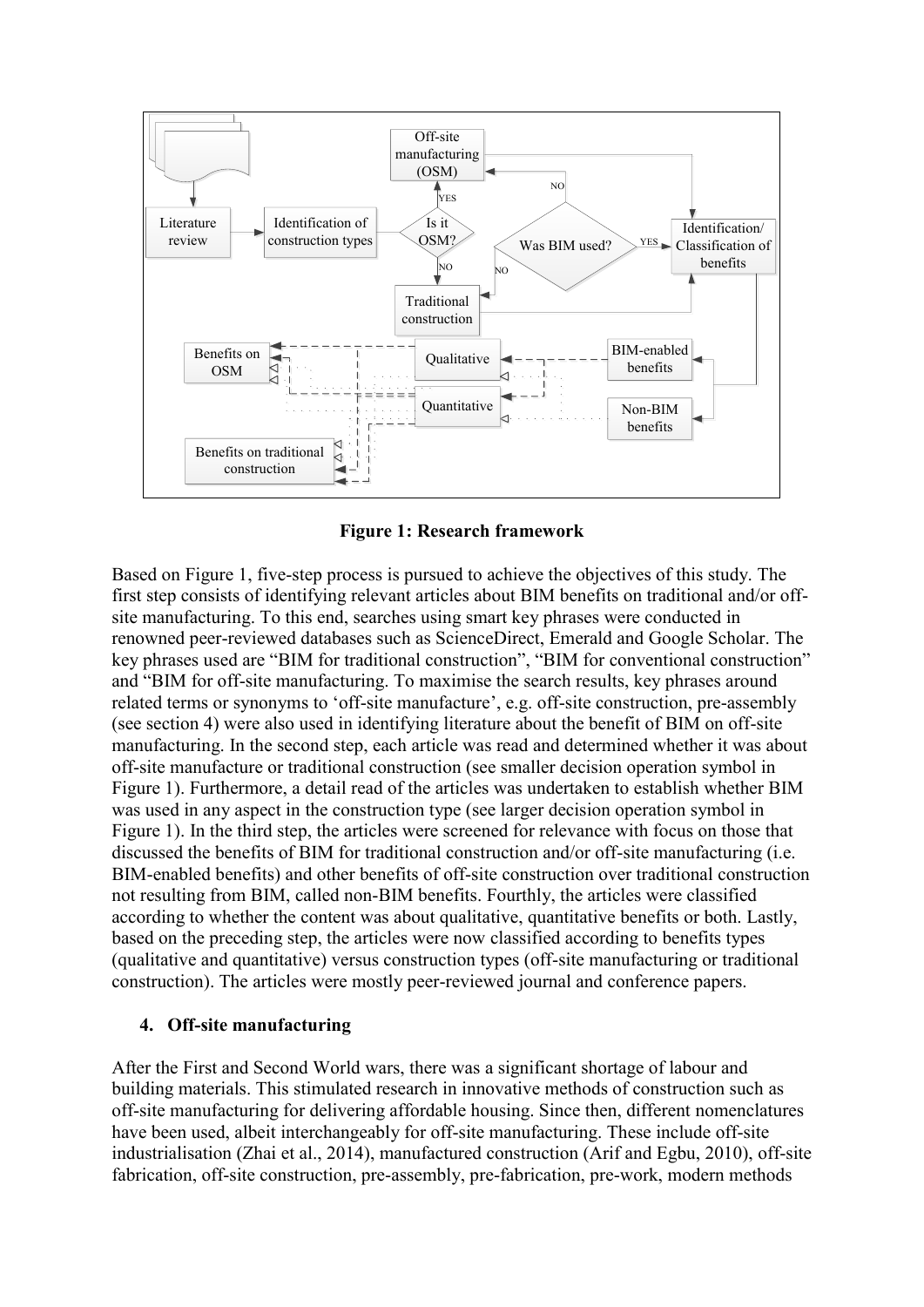of construction, system building, non-traditional building, industrialised buildings, standardised buildings and open building manufacturing (Pan et al. 2012; Yunus and Yang, 2012; Yunus and Yang, 2014; Nadim and Goulding, 2011; Steinhardt and Manley, 2016), factory produced/manufactured buildings (Christoforou et al., 2016), modularisation (Linner and Bock, 2012; Oesterreich and Teuteberg, 2016; Isaac et al. 2016), pre-manufacture (Farmer, 2016). There are minor differences and context of use between these appellations. Their detail examination is out of the scope of this study. For consistency purposes, the general term *'off-site manufacturing'* will be used. A recent study by the Construction Industry Council defines off-site manufacturing as a delivery method that adds substantial value to a product and process through factory manufacture and assembly intervention (Miles and Whitehouse, 2013). The main types of off-site manufacturing are panellised, volumetric, hybrid, modular systems and components & sub-assembly systems. To facilitate understanding, some other sub-concepts of off-site manufacturing discussed in Abanda (2011) are presented in Figure 2. It is important to note that similar concepts off-site manufacturing have been examined in Ross (2005) and [Hairstans](https://www.amazon.co.uk/Robert-Hairstans/e/B0057PQ36I/ref=dp_byline_cont_book_1) (2010).



**Figure 2: A generalised ontology of off-site manufacturing concepts [Source: reported by Abanda (2011)]**

Panellised systems are factory-produced flat panel units assembled onsite to produce the 3 dimensional (3D) structure. The volumetric systems are factory-produced 3D units that enclose usable space but do not form the building structure, e.g. bathroom pods, plant rooms, lift shafts, etc. Volumetric systems are also known as non-structural volumetric spaces (Steinhardt and Manley, 2016). The hybrid system is a combination of both the volumetric and the panellised units/systems. Modular buildings are pre-assembled volumetric units that together form the whole building (e.g., hotel modules) (Pan et al., 2012). In some circumstances they might be additional on-site works on modular buildings such as external brick skin and tiled roof. Components & sub-assembly systems are factory-produced items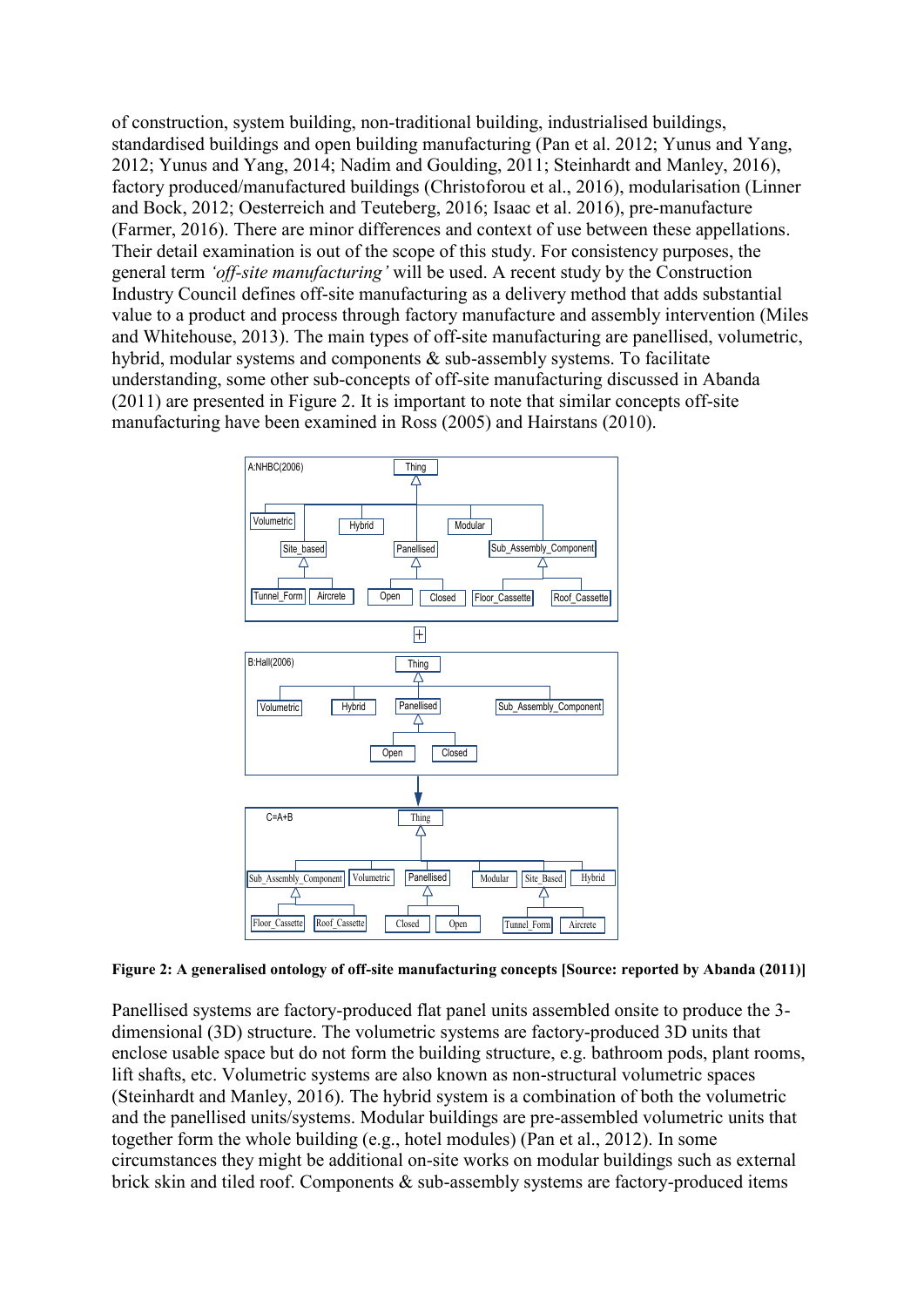not regarded as full systems but they replace parts of the structure normally fabricated onsite. Regardless of the appellation used, the ultimate goal of the technique is to accrue benefits such as a reduction in construction time, construction waste, material waste, energy consumption, labour demands and cost, and an improvement in project constructability and cost certainty (Zhai et al., 2014; Patlakas et al., 2015b). After providing an overview of offsite manufacturing, a definition of BIM is examined in section 5.

## **5. Building Information Modelling**

Building Information Modelling (BIM) is being hailed as a solution to overcome age old challenges often associated with traditional working practices in the construction industry. BIM has been defined differently by different organisations. In the US, it has been defined by leading organisations such as the National BIM Standard-United States™ (NBIMS, 2015), American Institute of Architects (AIA undated). In the UK, the joint definition from Royal Institute of British Architects (RIBA), Construction Project Information Committee (CPIC) and buildingSmart states "BIM as a digital representation of physical and functional characteristics of a facility creating a shared knowledge resource for information about it forming a reliable basis for decisions during its life cycle, from earliest conception to demolition". This definition is widely used amongst professionals.

This study acknowledges the subtle differences between the various definitions and their context of applications, which, nonetheless, are outside the scope of the study. However, what is common in all the definitions is BIM being acknowledged as a process, where BIM software systems as technologies are enhancers of the processes. As a system or technology, BIM is used to foster collaboration amongst project teams and sharing of project information. Enhancing collaborative processes using BIM systems has the potential to (i) increase productivity, efficiency, infrastructural value, quality and sustainability; (ii) reduce lifecycle costs, lead times and duplications; (iii) minimise or eliminate waste; and (iv) improve coordination between design disciplines (Ciribini et al., 2016). The strength of BIM systems is inherent in the fact that construction consultant can construct a project in a virtual environment before contractors can begin to construct it in reality (Vernikos, 2012). By having the possibility to build the whole project virtually before physical construction begins, BIM adds a level of accuracy to both quantity and quality issues that overcome shortcomings found when traditional design methods are used (Zhang et al., 2016). This offers the possibility to make informed decisions in a virtual environment based on the results of various iterations. The Cookham Wood Prison in Kent is an example where informed decisions have been made virtually to improve design (The HM Government, 2013a). Specifically, a walkthrough by the prison governor and staff of the 3D model at the design stage so they could suggest changes to suit their needs led to a saving of £800 000 (Schünmann, 2013). BIM is considered the key to driving other construction industry initiatives such as lean construction, sustainability and off-site manufacturing.

## **6. Connection between off-site manufacturing and BIM**

BIM can facilitate off-site manufacturing in many different ways. BIM allows greater precision in specifying material requirements, which can reduce over-ordering and thus decrease construction site waste. Also, BIM can assist fabricators and contractors by providing a 3D model of element positions. BIM can also store building information to support maintenance of the building and eventual deconstruction and material reuse at the end of life. Proper use of BIM technologies can accurately represent geometry, behaviour and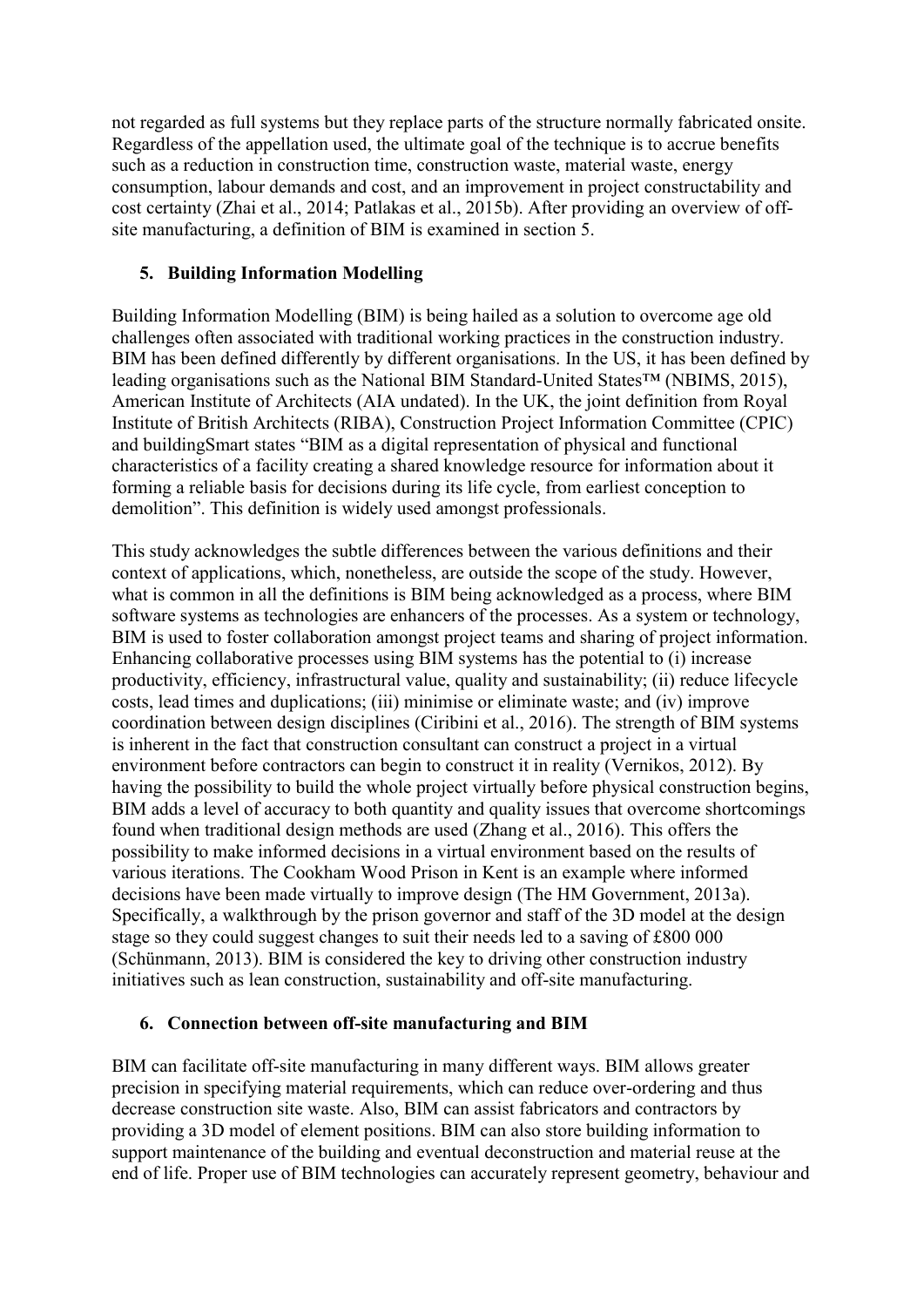properties of individual building components/objects and can facilitate their incorporation into standardised building elements or volumes and made available digitally (Nawari, 2012). The wealth of information contained within or linked to BIM models allows the possibility for direct interfacing between designers, suppliers, manufacturers and users. Ezcan et al. (2013) argued that providing an improved design, facilitating collaboration and covering accurate and extensive amount of information seem to be the most useful benefits of BIM for bridging the off-site manufacturing implementation gaps, avoiding longer lead-in times, high costs and modification problems. If BIM is used in modelling off-site construction components, then designing and deploying off-site manufactured projects will be easier. In a nutshell, Eastman and Sacks (2008) characterise BIM as more revealing and being able to depict the connection with off-site manufacturing by allowing "construction data to be machine processable and components to be manufactured without human intervention". In the ensuing section, the different BIM systems that can support off-site manufacturing will be examined.

## **7. Current BIM systems that can support off-site manufacturing**

Successful off-site manufacturing is based on effective information exchange between supply chains (Alvarez-Anton et al., 2016). This requires efficient information management systems such as BIM. As argued in Hairstans (2010, pp. 34), "industrialised processes require accurate and reliable information". This section examines BIM systems that can facilitate the efficient management of off-site manufacturing information according to three BIM implementation aspects: a) Existing software, b) Data availability and c) Interoperability standards.

## **7.1 Existing software**

BIM software packages are used in managing (i.e. modelling, analysis and sharing) project information, thereby fostering collaboration amongst project teams. Although it is not so straightforward to determine the number of BIM software types, buildingSmart has listed at least 150 BIM software packages currently being used in construction [\(http://www.buildingsmart-tech.org/\)](http://www.buildingsmart-tech.org/). An extensive review of the different BIM software has been reported in Abanda and Tah (2014) and Abanda et al. (2015). The most common are BIM authoring software packages, e.g. Revit, Bentley, ArchiCAD; BIM project management/coordinating software, e.g. Bentley Projectwise and BIM energy analysis tool, e.g. Green Building Studio, EnergyPlus and Integrated Environmental Solutions. Modelling buildings in these software, can allow different project partners including clients to view and confirm or disapprove exact details and finishes virtually in the very early design stage. This aspect of virtual visualisation and decision-making facilitates off-site manufacturing, where repetition of components and processes are common (Vernikos, 2012). When a component and/or process has been virtually evaluated and found to be good, then it is simply repeated in factory conditions.

## **7.2 Data availability**

A great advantage of BIM is that data in the form of objects can be modelled and re-used in the design of buildings or in other applications. BIM objects for buildings are akin to Lego blocks for houses, where children use their initiative to assemble a house from Lego blocks. While in the case of Lego blocks, they are poured from a bag and assembled manually to form a house, BIM software are used in picking the different BIM objects from BIM object libraries for designing a house. These objects are generally stored in a library or repository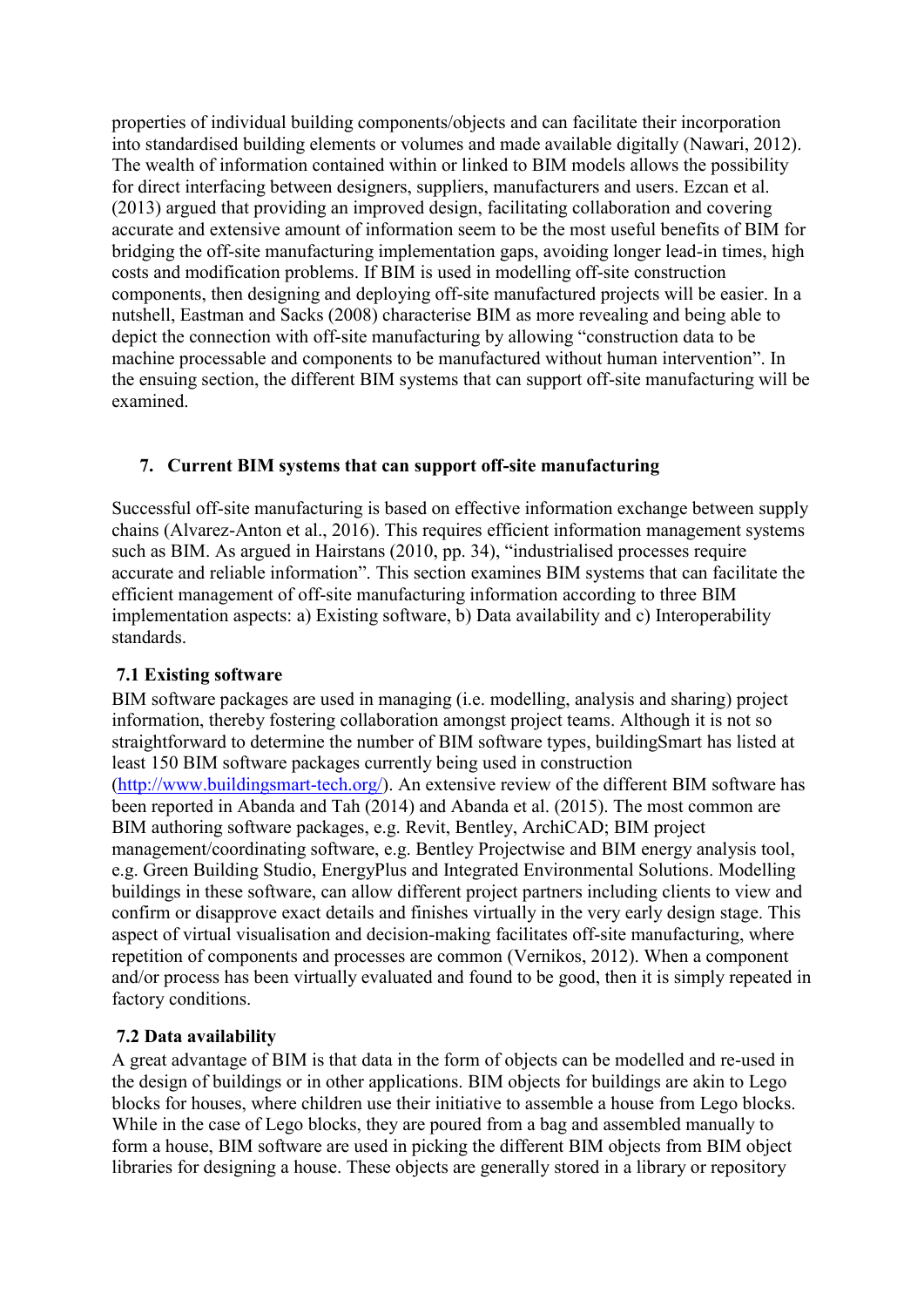within BIM software installation folders or contained externally in some other organisation's storage systems. As an example of an installation-based repository, when Revit is installed a family of objects is also installed in one of its folders. These objects can be used at any time and can be re-modified before use in different applications. On the other hand, other external repositories could be cloud-based open source. The most common types of BIM libraries are examined in Table 1.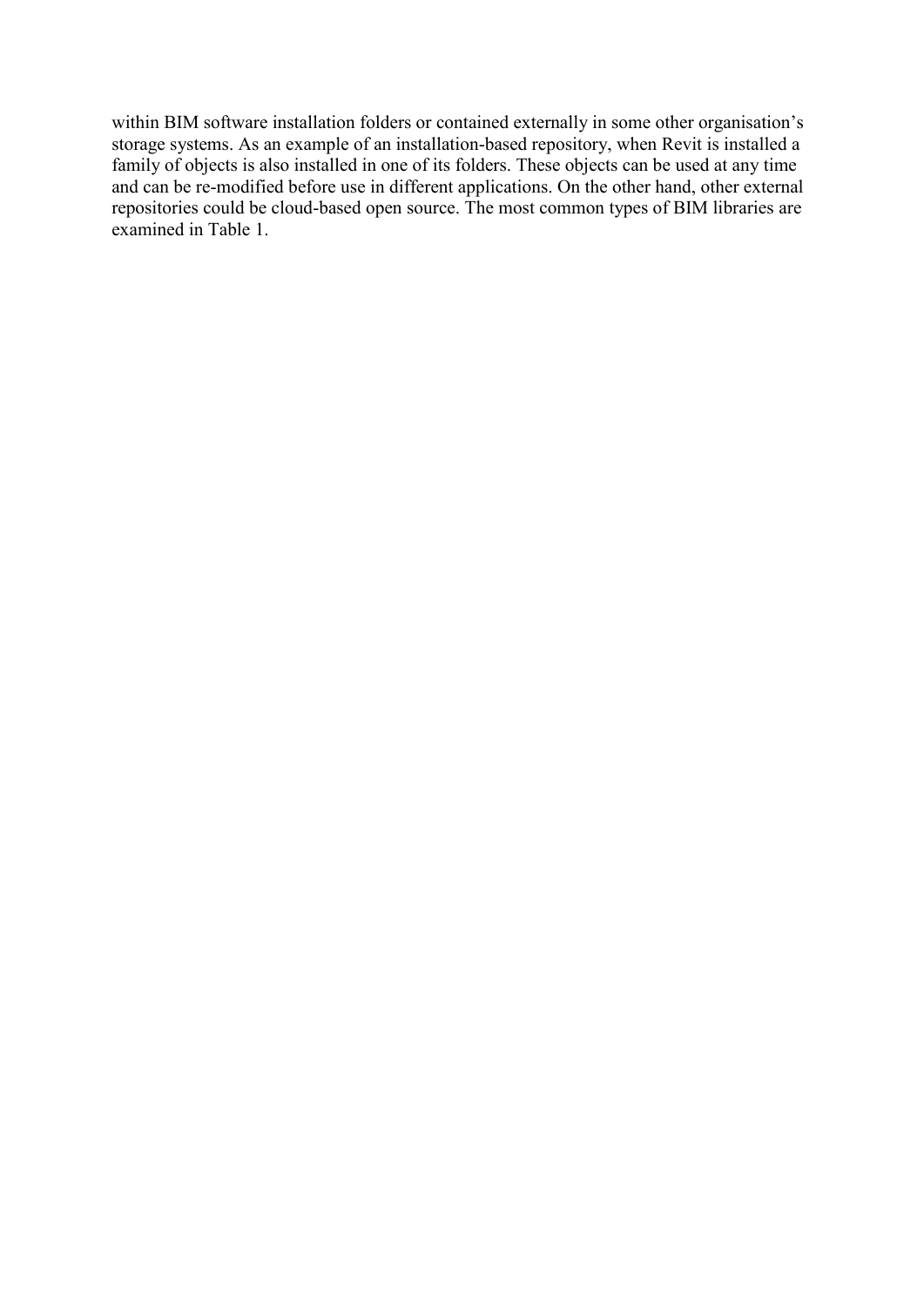## **Table 1: Examples of BIM object libraries**

| <b>BIMObject</b><br>This is an online system that contains building objects. The system can be accessed via the website, web browser or<br>https://bimobject.com/<br>directly within Revit. It was formerly called Autodesk Seek<br>This is an online system that contains building objects. The system can be accessed via the website, web browser or<br>SmartBIM<br>http://vimtrek.com/smartbim<br>directly within Revit<br>This is an online system that contains free Revit families<br>Revit City<br>http://www.revitcity.com/index.php<br>Trimble 3D<br>(formerly called Google Warehouse) is an accompanying website for SketchUp where modellers can upload, download<br>https://3dwarehouse.sketchup.com/?hl=en<br>Warehouse<br>and share three-dimensional models<br>This is one of the largest online building product library containing read and edited by common BIM software packages<br>http://www.modlar.com/<br>AirBus BIM Library | IFC, .RVT, .DWG, ARCHICA<br>Revit<br>Revit<br>SketchUp |
|-------------------------------------------------------------------------------------------------------------------------------------------------------------------------------------------------------------------------------------------------------------------------------------------------------------------------------------------------------------------------------------------------------------------------------------------------------------------------------------------------------------------------------------------------------------------------------------------------------------------------------------------------------------------------------------------------------------------------------------------------------------------------------------------------------------------------------------------------------------------------------------------------------------------------------------------------------|--------------------------------------------------------|
|                                                                                                                                                                                                                                                                                                                                                                                                                                                                                                                                                                                                                                                                                                                                                                                                                                                                                                                                                       |                                                        |
|                                                                                                                                                                                                                                                                                                                                                                                                                                                                                                                                                                                                                                                                                                                                                                                                                                                                                                                                                       |                                                        |
|                                                                                                                                                                                                                                                                                                                                                                                                                                                                                                                                                                                                                                                                                                                                                                                                                                                                                                                                                       |                                                        |
|                                                                                                                                                                                                                                                                                                                                                                                                                                                                                                                                                                                                                                                                                                                                                                                                                                                                                                                                                       |                                                        |
| such as Revit, ArchiCAD, Bentley, Vectorworks, including any Industry Foundation Classes (IFC) compliant software<br>(or BIM Stop)<br>packages and viewers                                                                                                                                                                                                                                                                                                                                                                                                                                                                                                                                                                                                                                                                                                                                                                                            | SketchUp, Revit, Archicad                              |
| This library contains laundry rooms, gates and grills, cell doors, pairs of cell rooms<br>UK Ministry of<br><b>HMYOI</b> (2013)<br>Justice BIM library                                                                                                                                                                                                                                                                                                                                                                                                                                                                                                                                                                                                                                                                                                                                                                                                | IFC, Revit                                             |
| NBS Library<br>This is the primary source of free-to-use BIM content in the UK. It contains thousands of generic and proprietary BIM<br>http://www.nationalbimlibrary.com/<br>objects authored to the trusted NBS standard. The BIM objects can be accessed from the website or through a plugin in<br>Revit.                                                                                                                                                                                                                                                                                                                                                                                                                                                                                                                                                                                                                                         | IFC, Revit                                             |
| <b>ARCAT</b><br>This is a library of free BIM objects, families, and system files<br>http://www.arcat.com/bim/bim objects.shtml                                                                                                                                                                                                                                                                                                                                                                                                                                                                                                                                                                                                                                                                                                                                                                                                                       | Revit (RVT, RFA), dwg files                            |
| <b>BIMETICA</b><br>This platform contains generic BIM files in different formats<br>http://bimetica.com/en/                                                                                                                                                                                                                                                                                                                                                                                                                                                                                                                                                                                                                                                                                                                                                                                                                                           | Revit, Archicad, IFC, dwg                              |
| These are family files that can either be loaded using Revit family manager into a project or saved externally. Families<br>http://www.familit.com/index.php?dir=RFA-2010<br>Familit<br>can be downloaded or uploaded on both - free & commercial basis.                                                                                                                                                                                                                                                                                                                                                                                                                                                                                                                                                                                                                                                                                              | <b>RFA</b>                                             |
| a growing library of high-quality models of proprietary building products from leading manufacturers for use in projects<br><b>Sweets Network</b><br>http://sweets.construction.com/QuickLinks/building-<br>developed using Building Information Modeling (BIM) software<br>information-modeling-bim                                                                                                                                                                                                                                                                                                                                                                                                                                                                                                                                                                                                                                                  | RFA, TXT                                               |
| The BIM Component database allows you to create, search, upload, and download custom BIM components of your<br>https://bimcomponents.com/<br><b>BIMComponents.com</b><br>choice.                                                                                                                                                                                                                                                                                                                                                                                                                                                                                                                                                                                                                                                                                                                                                                      | Archicad                                               |
|                                                                                                                                                                                                                                                                                                                                                                                                                                                                                                                                                                                                                                                                                                                                                                                                                                                                                                                                                       | Archicad                                               |
| It contains free Archicad file-based objects<br>http://archicad-<br><b>Object Depository</b><br>talk.graphisoft.com/object_depository.php                                                                                                                                                                                                                                                                                                                                                                                                                                                                                                                                                                                                                                                                                                                                                                                                             |                                                        |
| Thousands of free objects in GDL format neatly categorized. Most of them seem to come from 3DS, so some of them<br>http://archibase.co/<br>Archibase.net                                                                                                                                                                                                                                                                                                                                                                                                                                                                                                                                                                                                                                                                                                                                                                                              | GDL format                                             |
| are very polygon-heavy<br><b>ARCHICADo</b><br>This contains 2D and 3D objects, mostly furniture and people<br>http://archicado.free.fr/                                                                                                                                                                                                                                                                                                                                                                                                                                                                                                                                                                                                                                                                                                                                                                                                               | 3d <sub>s</sub>                                        |
| Comprehensive commercial library for the Australian market, including doors, windows, stairs and more<br>4DLibrary<br>http://4dlibrary.com.au/library/                                                                                                                                                                                                                                                                                                                                                                                                                                                                                                                                                                                                                                                                                                                                                                                                | Archicad files                                         |
| http://www.archiradar.it/en/<br>ArchiRadar<br>Large collection of specific objects                                                                                                                                                                                                                                                                                                                                                                                                                                                                                                                                                                                                                                                                                                                                                                                                                                                                    | Archidad, SketchUP files                               |
| ARCHICADObjects<br>This library contains details of construction objects including furniture<br>http://www.archicadobjects.com/page/index.html                                                                                                                                                                                                                                                                                                                                                                                                                                                                                                                                                                                                                                                                                                                                                                                                        | Archicad files                                         |
| This library contains buildings components and furniture for building use<br>http://opengdl.org/Default.aspx?tabid=987<br>opengdl.org                                                                                                                                                                                                                                                                                                                                                                                                                                                                                                                                                                                                                                                                                                                                                                                                                 | Archidad files                                         |
| This library contains buildings components<br>http://www.archisolutions.com/index.html<br>Archisolutions                                                                                                                                                                                                                                                                                                                                                                                                                                                                                                                                                                                                                                                                                                                                                                                                                                              | Archidad files                                         |
| Skoldinov<br>This library contains building models and components<br>http://www.skoldinov.spb.ru/index.php?lang=en&lang2<br>$=ru$                                                                                                                                                                                                                                                                                                                                                                                                                                                                                                                                                                                                                                                                                                                                                                                                                     | Gsm files                                              |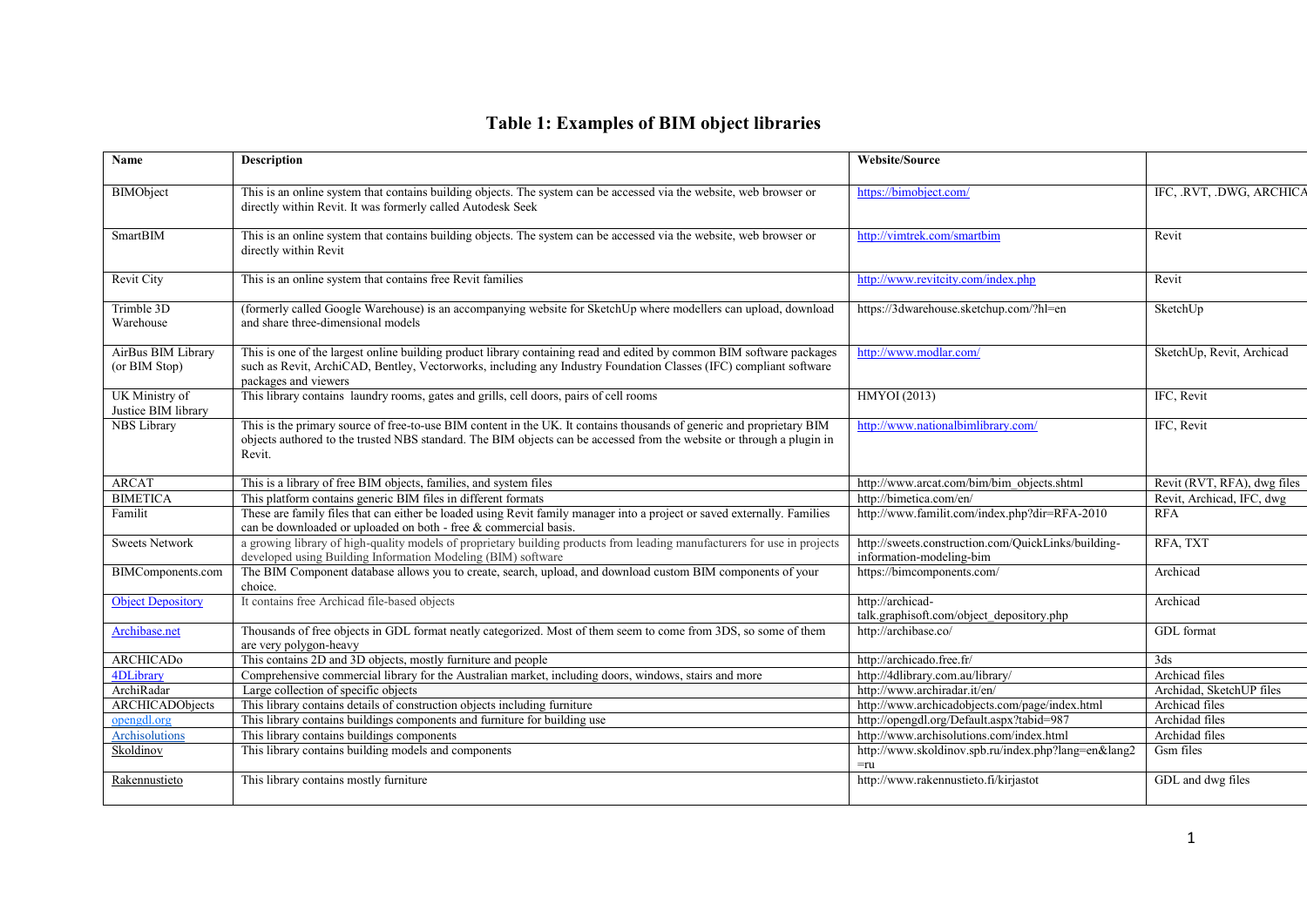| Finstone     | This library contains stone objects that can be used in buildings                                                       | http://www.suomalainenkivi.fi/kivirakentaminen/       | GDL files                  |
|--------------|-------------------------------------------------------------------------------------------------------------------------|-------------------------------------------------------|----------------------------|
|              |                                                                                                                         |                                                       |                            |
|              | This library contains many rich building objects for buildings. Some of the objects are free and others are commercial. | http://www.eptar.hu/cadsupport.php                    | ArhiCAD files              |
| Eptar        | This library is open sourced and contains BIM objects in various formats.                                               | http://www.eptar.hu/                                  | ArchiCAD Revit, AutoCAD, 3 |
|              |                                                                                                                         |                                                       | Max, Sketchup, Rino        |
| Applecore    | This contains BIM objects                                                                                               | http://store.applecoredownloads.com/bim-products/gdl- | ArchiCAD files             |
|              |                                                                                                                         | objects.html                                          |                            |
| Masterscript | This library contains BIM objects.                                                                                      | http://www.masterscript.nl/epages/78066077.sf/en_GB/  | ArchiCAD files             |
|              |                                                                                                                         | ?ObjectPath=Categories                                |                            |
| SmartGDL     | This library contains components for trees and road works.                                                              | http://smartgdl.uw.hu/                                | ArhiCAD files              |
| Doclace      | This library contains very rich BIM objects.                                                                            | http://www.doclace.it/eng/dettaglio download.php?ID=  | ArhiCAD files              |
|              |                                                                                                                         |                                                       |                            |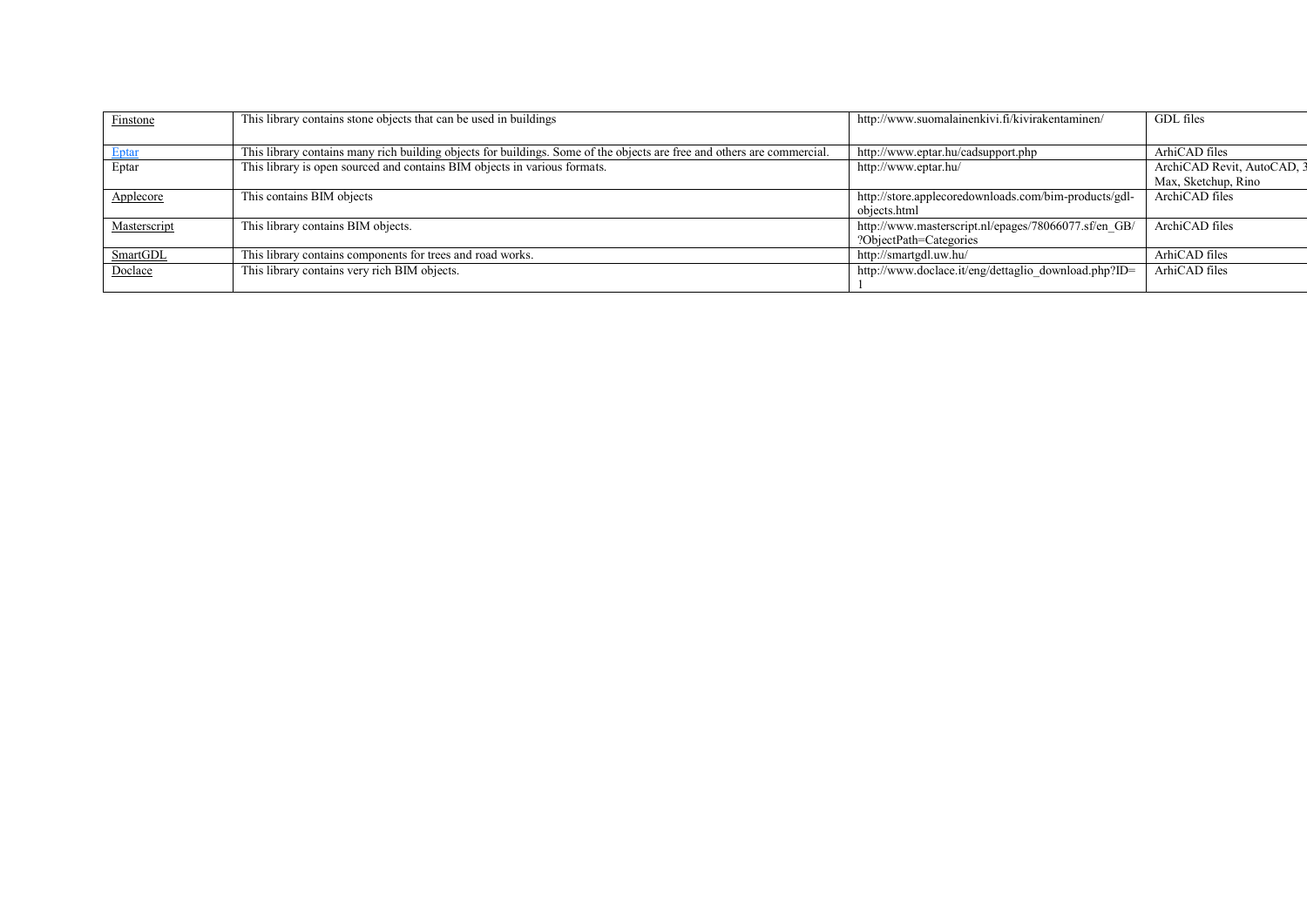Based on Table 1, most of the libraries are open source online systems except the UK Ministry of Justice (MoJ) library that is not yet online and not clear whether it is free or not. Furthermore, some of the free libraries require registration by end-users while others require payment for specialised components. On exploring the libraries, the following key issues can be noted:

- most organisations define a protocol that manufacturers design their product to comply with before being uploaded to their repositories. Some libraries generally contain generic BIM objects from different countries (e.g. BIMObject) while others tend to be country specific (e.g. NBS for the UK)
- there is a lack of standardisation of data structures and content for BIM libraries
- most object files are in their native file formats (ArhiCAD, GDL, AutoCAD, Revit), with some in recommended exchange formats such as IFC. For the objects to be used in building modelling these have to be in file formats that can easily be processed by most common BIM software
- most of the libraries contain mostly components rather than whole pods or volumetric units. In relation to the types of off-site manufacturing, most of the components can be used in panelised and sub-assembly systems
- the products contain geometric properties as a minimum. However, there is a possibility of editing the properties and expanding the list to include other required properties
- other than the MoJ, it is not clear to what extent major construction companies and clients have developed BIM libraries that contain building components. This is not surprising as major companies are now able to see the benefits of BIM (Koch and Firmenich, 2011) and perhaps partly because of competitive advantage, do not want to share too many details with their competitors (Palos et al., 2013).

## **7.3 Interoperability standards**

The ultimate success in modelling building components or objects for libraries depends on the ability to elicit all relevant data in the object (s) and the ease with which the data-rich object(s) can seemingly be exchanged between different project actors. Since the late 1990's, the completeness of building design libraries have been investigated (Owolabi et al., 2003). Based on this study, three factors required for free flow of information were identified. These are: a) an information exchange format, b) a specification exchange and c) a standard for the content of information to be incorporated in objects. The importance of free flow of information is a key principle of the UK National Building Specification (NBS). It establishes minimum requirements for BIM objects and lays down the foundations for robust and consistent information to be shared across different platforms. The NBS has published a standard that defines what constitute a high quality BIM object and provides consistency in the content and structure of these objects (NBS, 2014). The standard defines the information, geometry, behaviour and presentation of BIM objects to enable consistency, efficiency and interoperability across the construction industry.

At least four types of interoperability exist in the literature. These include syntactic, technical, semantic and organisation interoperability (Rezaei et al., 2014a; b; Bahar et al., 2013; Charalabidis et al., 2008a; b). For relevance and scope of this study, syntactic interoperability will be adopted. It refers to the ability of two (or more) separate systems or software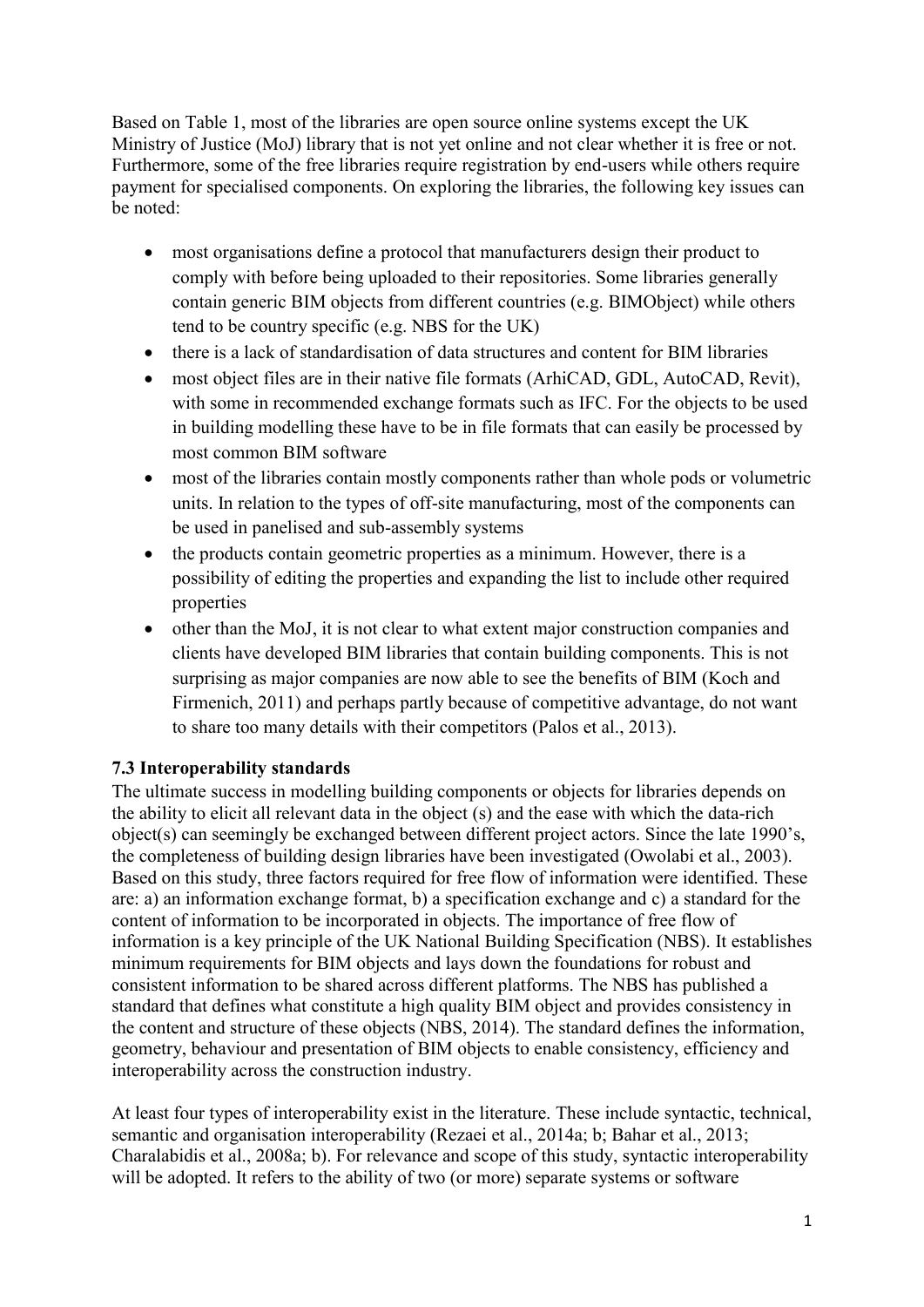programmes to communicate and exchange data (or information) with each other and use the data (or information) that has been exchanged (Rezaei et al., 2014a, b; Bahar et al., 2013). The exchange between systems depends on the data file formats that facilitate import or export into and from other computer systems. The concept of interoperability is quite important in off-site manufacturing if building components with associated properties or data are to be imported into or exported from different systems to be used for the design or development of off-site manufactured projects. In general, different file formats common in BIM can be categorised into three. The first file types are native file formats usually restricted to a particular type of software. For example, a building modelled in Revit will by default assume to be ".rvt", i.e. native Revit file extension. The implication of keeping files in this format means only Revit software can read these types of files. If any other software packages are to read Revit files, they must have been specially designed to do so. The second category is file formats that facilitate exchange of models between similar authoring software. The most popular for geometric data exchange is the IFC. The third category is file formats that are aimed for use in specialised applications (e.g. gbXML and COBie). The Green Building XML schema (gbXML) is the most popular file format used for building energy analysis. The Construction Operations Building Information Exchange (COBie) is a non-proprietary data format often used in facilities management. The National Building Specification requires a minimum of IFC and COBie data to be captured in BIM objects (NBS, 2014). This should be in addition to the other information such as the supplier's or developer's information.

### **8. Drivers and constraints for the uptake of off-site manufacturing and BIM**

#### **8.1 Qualitative benefits and barriers of off-site manufacturing using BIM**

The vision set by the UK government, e.g. the time and cost targets in Construction Strategy 2025 are very stringent. It will be difficult to achieve them without improving both BIM and off-site manufacturing implementation together. A capable workforce with appropriate skills will deliver the much needed transformational change in the construction industry including the implementation of BIM and off-site manufacturing. Off-site manufacturing amongst others (e.g. lean construction, sustainable construction practices), provides greater benefits to achieve these targets. The benefits of off-site manufacturing have been widely reported in literature (Eastman and Sacks, 2008; Vernikos et al., 2014; Gibb, 2001; Blismas et al., 2006; Blismas and Wakefield, 2009; Gorgolewski, 2004). Despite these benefits, many barriers still exist hindering the uptake of BIM (Blismas and Wakefield, 2009; Pan and Goodier, 2012; Elnaas, 2014; Nadim and Goulding 2011). BIM can be used to enhance existing benefits of off-site manufacturing and can significantly contribute in removing most barriers hindering the uptake of BIM. While most studies generally report positive impacts of BIM on traditional construction, it can be argued that the impacts on off-site manufacturing can even be greater given off-site manufacturing already has so many benefits over traditional construction methods. That notwithstanding, there are already some few studies discussing the impacts of BIM on off-site manufacturing (e.g. Vernikos et al., 2014; Nawari, 2012; Jayasena et al., 2016; Lee and Kim, 2017). Thus it is important to view BIM as an emerging paradigm that can be used to enhance existing benefits and overcome existing challenges of off-site manufacturing. This is examined in Table 2.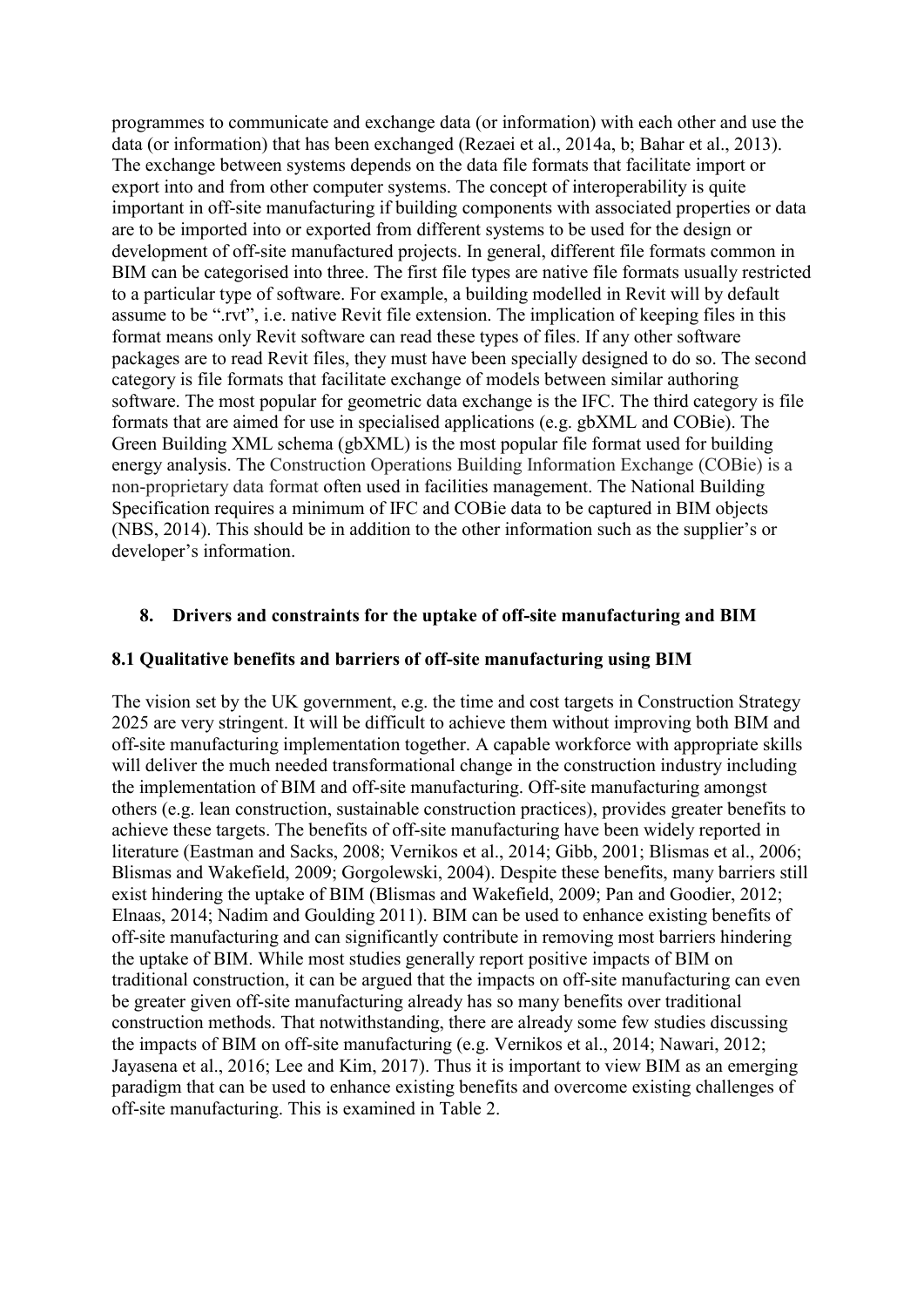# **Table 2: Enhancing benefits and barriers of off-site manufacturing using BIM: A qualitative perspective**

| <b>Parameters</b>                                           | Drivers and advantages of off-site manufacturing                                                                                                                                                                                                                                                                                                                                                   | <b>Barriers and constraints</b>                                                                                                                                                                                                                                                                                  | How BIM can enhance the benefits and also improve the barriers                                                                                                                                                                                                                                                                                                                                                                                                                                                                                                                                                                                                                                                                                                                                                                         |
|-------------------------------------------------------------|----------------------------------------------------------------------------------------------------------------------------------------------------------------------------------------------------------------------------------------------------------------------------------------------------------------------------------------------------------------------------------------------------|------------------------------------------------------------------------------------------------------------------------------------------------------------------------------------------------------------------------------------------------------------------------------------------------------------------|----------------------------------------------------------------------------------------------------------------------------------------------------------------------------------------------------------------------------------------------------------------------------------------------------------------------------------------------------------------------------------------------------------------------------------------------------------------------------------------------------------------------------------------------------------------------------------------------------------------------------------------------------------------------------------------------------------------------------------------------------------------------------------------------------------------------------------------|
| <b>Quality</b>                                              | Product (building components) tried and tested in factory.<br>Greater consistency, as same product types are exactly<br>identical; more control of quality especially with regards to<br>compliance with standards (Pan and Goodier, 2012; Blismas<br>et al., 2006; Blismas, 2007; Elnaas et al 2014)                                                                                              | The image of off-site manufacturing is<br>coloured by the experiences of the past,<br>especially around 1960s where some<br>prefabricated buildings collapsed (Waskett,<br>$2001$ ).                                                                                                                             | Quality of data in BIM is improved and highly accurate leading to improved quality of<br>building components (Wong and Fan, 2013; Suermann and Issa, 2009; Stanley and Thurnell,<br>2014). Building or components can be virtually built and tested in the factory before erecting<br>on site (Shade et al., 2011). This minimises errors that could possibly jeopardise quality.                                                                                                                                                                                                                                                                                                                                                                                                                                                      |
| Cost/value                                                  | Lower preliminary costs, Increase certainty-less risk,<br>Increased in added value, Lower overheads, Less on-site<br>damage and Less waste (Blismas et al. 2006; Elnaas et al.<br>2014; Serial productions leads to significant reduction in<br>formwork and hence cost (Alvarez-Anton et al., 2016);<br>Offer good economic value (Boyd et al., 2013).                                            | Perceived as expensive when compared to<br>traditional methods. High initial and set-up<br>costs (Blismas, 2007). Cranage costs can be<br>very high (Blismas, 2007). Intercity or<br>county transport can be very high and can<br>negate any advantage (Blismas, 2007)                                           | Clashes detected virtually leads to significant cost savings (Azhar, 2011; Bryde et al., 2013).<br>Collaborative viewing of models leading to improved communications and trust between<br>stakeholders and enabled rapid decision making early in the process leads to cost savings<br>(Azhar, 2011). Efficient nD scheduling leads to projects to be delivered in time and budget<br>(Azhar, 2011). Pre-design investigation that prevents costly and time-consuming redesign at<br>later stages (Azhar, 2011).                                                                                                                                                                                                                                                                                                                      |
| Time                                                        | Less time spent on site, Speed of delivery of product, Less<br>time spent on commission, Guaranteed delivery- more<br>certainty over the programme and reduced management<br>time (Blismas et al. 2006; Boyd et al., 2013)                                                                                                                                                                         |                                                                                                                                                                                                                                                                                                                  | BIM provides opportunities to gain time in delivering construction projects. Using<br>coordination resolution in pre-construction requests for information (RFIs) and change<br>orders can be reduced to zero (Bryde et al., 2013). By exploring nD models using BIM can<br>lead to the identification and avoidance of errors that should have occurred during the<br>execution of real project (Azhar, 2011; Bryde et al., 2013).                                                                                                                                                                                                                                                                                                                                                                                                    |
| Productivity                                                | Less nagging, Less site disruption, reduction in the use of<br>wet trades, removal of difficult operations from on-site,<br>Work being undertaken at the same time both on-site and<br>off-site (Blismas et al. 2006)                                                                                                                                                                              |                                                                                                                                                                                                                                                                                                                  | Using coordination resolution in pre-construction, RFIs and change orders can be reduced to<br>zero (Bryde et al., 2013; Stanley and Thurnell, 2014).                                                                                                                                                                                                                                                                                                                                                                                                                                                                                                                                                                                                                                                                                  |
| People and<br>Occupational<br>safety and<br>health<br>(OHS) | Fewer people on-site hence reduced number of on-site<br>accidents. Off-site manufacturing is independent of local<br>labour issues which can at times be political (Blismas et al.<br>2006).                                                                                                                                                                                                       | The need for cranes for transporting building<br>components or whole buildings has safety<br>issues associated with their use (Blismas,<br>2007)                                                                                                                                                                 | By modelling virtually and integrating with Geographical Information Systems, safety can<br>be improved by anticipating problems on site earlier in the planning stage (Irizarry et al.,<br>2013; El Meouche et al., 2013). Also, automated safety checking platforms developed in<br>BIM systems inform construction engineers and managers by reporting, why, where, when,<br>and what safety measures are needed for preventing fall-related accidents before<br>construction starts (Zhang et al., 2013).                                                                                                                                                                                                                                                                                                                          |
| Process                                                     | Simplified construction process. Systems can easily be<br>measured and more accurately. Leads to quicker completion<br>which in turn reduces site disruptions and hazards (e.g.<br>decreased road closures) (Blismas et al. 2006).                                                                                                                                                                 | Require more pre-planning on a project<br>which can potentially increase lead times<br>and may nullify any overall time advantages.<br>Generally very low level of IT integration in<br>the construction industry. Not flexible, does<br>not allow changes as too expensive once<br>manufactured (Blimas, 2007). | The ultimate aim of BIM is to improve the construction process. There are many<br>perspectives to this. By designing in 3D BIM many other tasks are easily automated, e.g.<br>generating sections and views from a plan. The model also enables new and existing assets<br>to be integrated seamlessly. Through collaboration, all project partners - different design<br>disciplines, the customer, contractor, specialists and suppliers - use a single, shared 3D<br>model, cultivating collaborative working relationships. This ensures everyone is focused on<br>achieving best value, from project inception to eventual decommissioning. During the<br>execution of the project, on-site activities can easily be managed and more effectively.<br>These, amongst others are activities that improve the construction process. |
| Logistics and<br>site operations                            | Fewer trades on-site leading to better coordination. In<br>remote areas where there is scarcity of trades, off-site<br>manufacturing components can be transported from factory<br>to site where the components are assembled (Blismas,<br>2007). Off-site manufacturing implies a reduction in site<br>disruptions, excessive subcontracting and spatial<br>requirements (Arashpour et al., 2015) | Production facility logistics and stock<br>management difficult (e.g. limited access on-<br>site for manoeuvre, restricted access to site<br>for delivery, size of components)                                                                                                                                   | BIM provides opportunities to coordinate supply and site activities by integrating their<br>decisions and recognizing existing interdependencies to minimize the total material<br>management cost (Deshpande and Whitman, 2014; Said and El-Rayes, 2014).                                                                                                                                                                                                                                                                                                                                                                                                                                                                                                                                                                             |
| Lack of<br>knowledge                                        |                                                                                                                                                                                                                                                                                                                                                                                                    | Most professionals have not embarked on<br>off-site manufacturing because of lack of                                                                                                                                                                                                                             |                                                                                                                                                                                                                                                                                                                                                                                                                                                                                                                                                                                                                                                                                                                                                                                                                                        |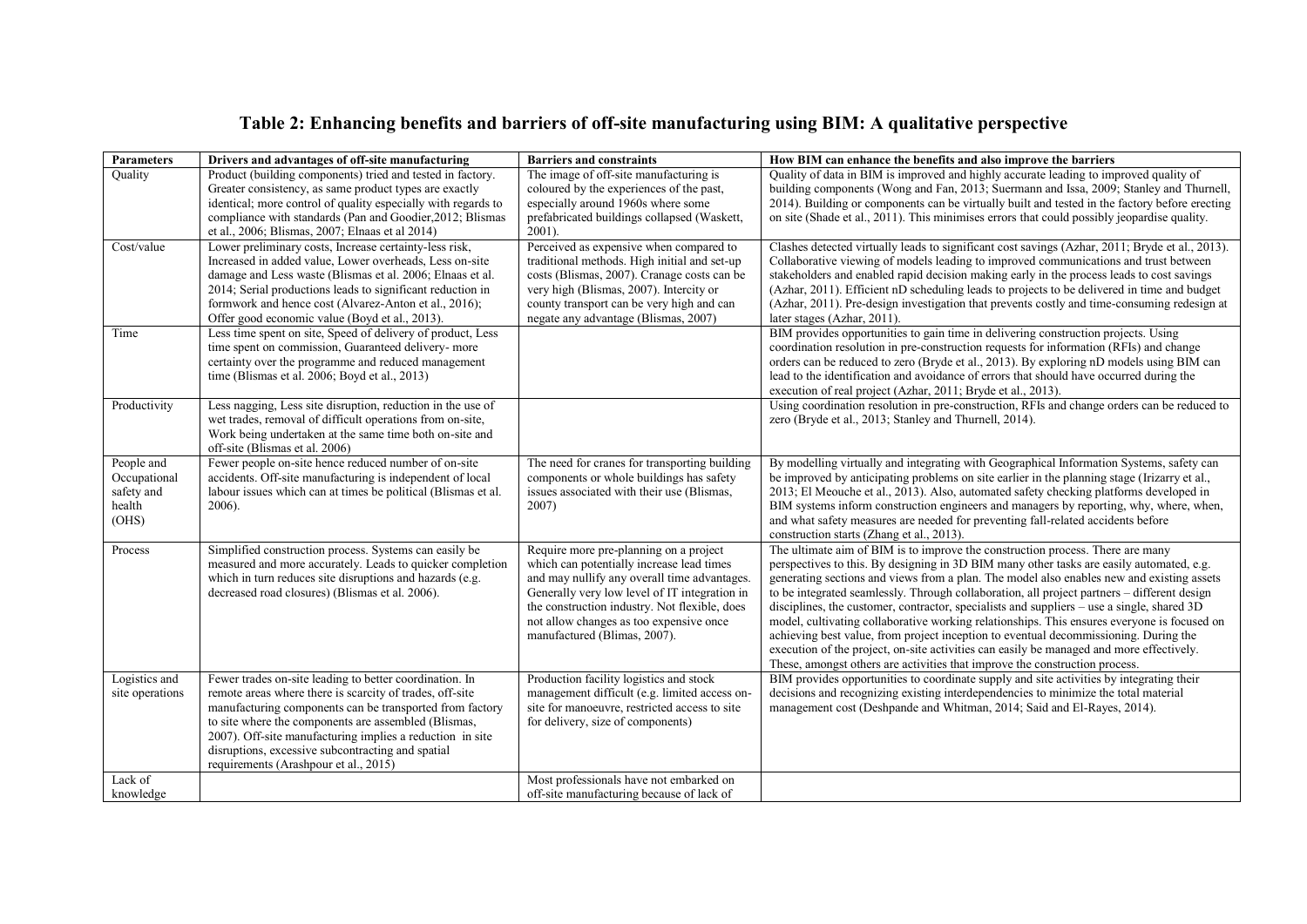|                                               |                                                                                                                                                                                                                                             | knowledge about the benefits of off-site<br>manufacturing (Waskett, 2001).                                                                         |                                                                                                                                                                                                                                                                                                                                                                                                                                                                                                                                                                                                                                                                                          |
|-----------------------------------------------|---------------------------------------------------------------------------------------------------------------------------------------------------------------------------------------------------------------------------------------------|----------------------------------------------------------------------------------------------------------------------------------------------------|------------------------------------------------------------------------------------------------------------------------------------------------------------------------------------------------------------------------------------------------------------------------------------------------------------------------------------------------------------------------------------------------------------------------------------------------------------------------------------------------------------------------------------------------------------------------------------------------------------------------------------------------------------------------------------------|
| Industry market<br>culture                    |                                                                                                                                                                                                                                             | A very conservative industry. Professionals<br>very resistant to change.                                                                           |                                                                                                                                                                                                                                                                                                                                                                                                                                                                                                                                                                                                                                                                                          |
| Social<br>sustainability                      |                                                                                                                                                                                                                                             |                                                                                                                                                    | Improves communication and collaboration amongst project partners (Wong and Fan, 2013)                                                                                                                                                                                                                                                                                                                                                                                                                                                                                                                                                                                                   |
| Economic<br>sustainability                    |                                                                                                                                                                                                                                             |                                                                                                                                                    | Improves collaboration and communication as well as early anticipation of problems reduces<br>undesirable waste due to improved construction management and hence reduces project cost<br>(Wong and Fan, 2013)                                                                                                                                                                                                                                                                                                                                                                                                                                                                           |
| Environmental<br>sustainability               | Better management of site activities leading to reduction in<br>waste (Chen et al., 2010; Blismas, 2007; Elnaas et al., 2014;<br>Yunus and Yang, 2012; 2014). Cleaner sites due to reduced<br>number of on-site wet trades (Blismas, 2007). |                                                                                                                                                    | Modelling building virtually allows for potential mistakes to be identified before erecting the<br>real buildings. This minimises waste that would have occurred as a result of a mistake (s).<br>The quality of design and construction of projects can also improve better living<br>environment (Wong and Fan, 2013). BIM can also be integrated with most environmental<br>standards (e.g. BEAM Plus, BREEAM and LEEDS) for use in determining environmental<br>compliance (Wong and Kuan, 2014; Kasim et al. 2012; Azhar et al., 2011; Zanni et al. 2014)<br>Quick materials and quantities take-off allows easier calculation of environmental impact<br>(Patlakas et al., 2015a). |
| Profit margin                                 |                                                                                                                                                                                                                                             |                                                                                                                                                    | If project managers and quantity surveyors understand nD modelling, they can better exploit<br>BIM tools to stay within schedules and minimise waste. This can lead to increased profit<br>margins.                                                                                                                                                                                                                                                                                                                                                                                                                                                                                      |
| Paper based<br>design                         |                                                                                                                                                                                                                                             | Use of paper-based drawings inhibits off-site<br>manufacturing (Vernikos et al., 2014).                                                            | BIM significantly improves upon paper-based drawings through its digital representation of<br>buildings with rich data. A community cased study project in Libreville, Gabon revealed<br>that BIM-based modelling significantly decreases modelling time and increases model<br>quality (Gibson, 2012). By integrating a BIM-deconstructability assessment score in a BIM<br>software, automatic capture of design parameters can be improved leading to a reduction of<br>errors that could have been caused by manual editing of design parameters (Akinade et al.,<br>$2015$ ).                                                                                                       |
| Lack of<br>available codes<br>and standards   |                                                                                                                                                                                                                                             | Amongst 21 barriers to the uptake of off-site<br>production, lack of codes and standards<br>topped the list (Zhai et al., 2014).                   | Some studies (e.g. Ciribin et al., 2016; Tan et al., 2010) have demonstrated the use of BIM<br>for compliance and code checking. Should off-site manufacture adopt standards and codes,<br>then BIM can be used to enhanced verification and compliance.                                                                                                                                                                                                                                                                                                                                                                                                                                 |
| Poor<br>integration in<br>the supply<br>chain |                                                                                                                                                                                                                                             | Amongst 21 barriers to the uptake of off-site<br>production, poor integration in the supply<br>chain was second on the list (Zhai et al.,<br>2014) | BIM can be used to integrate supply chain which improves performance (Papadonikolaki et<br>al., $2016$ ).                                                                                                                                                                                                                                                                                                                                                                                                                                                                                                                                                                                |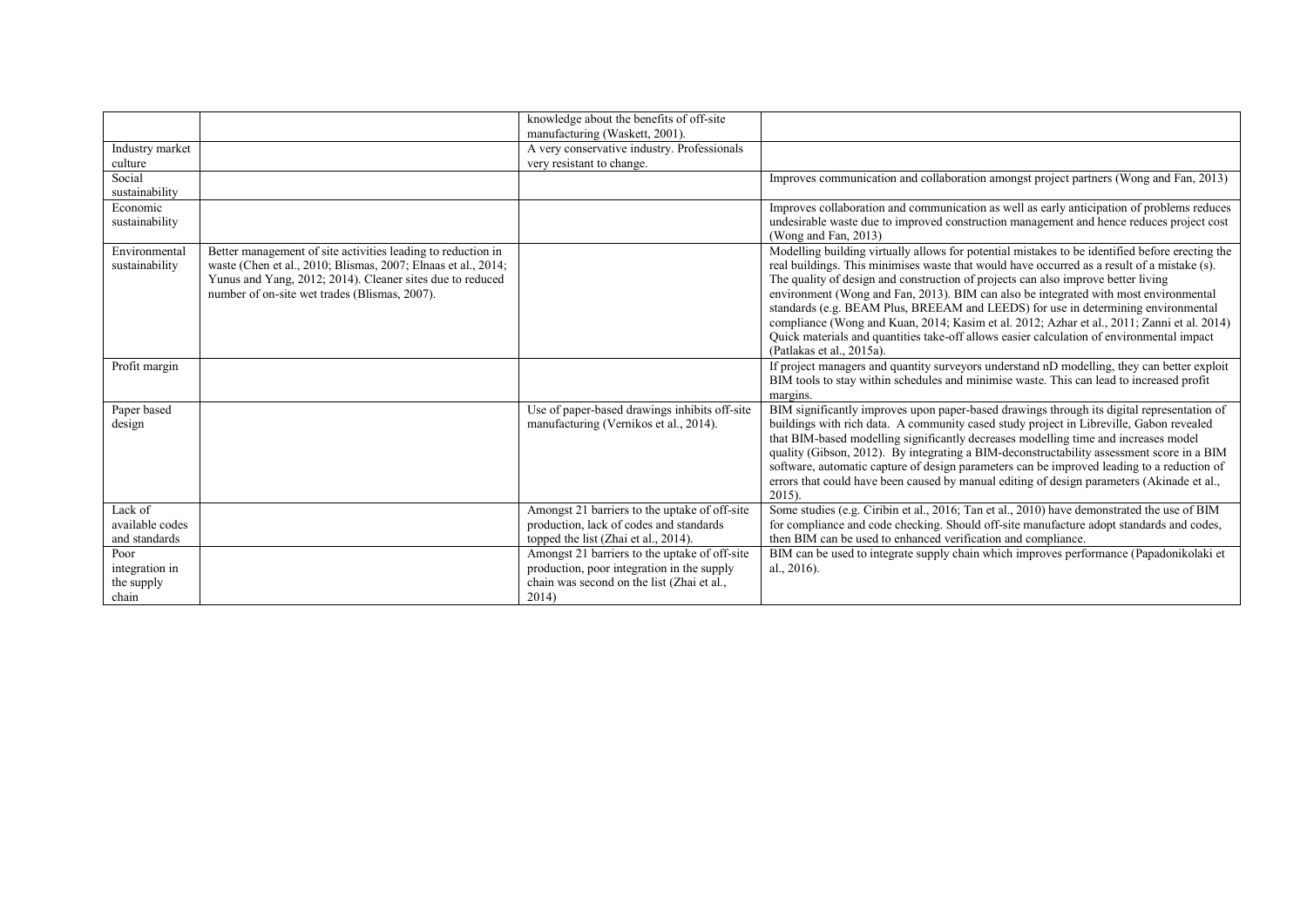## **8.2 Some quantitative impacts of BIM on traditional construction and off-site manufacturing methods**

While many studies (see Table 2) tend to report the benefits and constraints of BIM on traditional and/or off-site manufacturing, most of the benefits are not measured and thus, arguably are assertions. Expressions such as "BIM improves design reliability", "BIM reduces design risk", "BIM reduces waste", "BIM enhances coordination and minimises design errors", "BIM reduces cost associated with planning", and so on, are very common in peer-reviewed literature. However, there is hardly a mention of how much is the gain. This is partly due to the challenges or lack of a common method of quantifying BIM benefits (buildingSmart UK, 2010). Quantitative benefits constitute grounded evidence that can convince prospective end-users including even laggards to adopt BIM and off-site manufacture. The quantitative benefits off-site manufacturing over traditional construction, BIM for traditional construction and BIM for off-site manufacturing will be examined in Table 3. It is important to note that some related studies (e.g., Malekitabar et al., 2016; Chan et al., 2016; Li et al., 2014; Azhar, 2011; Lu et al., 2014; Delcambre, 2014) failed to explicitly state the type of construction. Hence, it was difficult to confirm whether quantitative benefits of BIM pertained to traditional construction or off-site manufacturing. In cases of doubts or lack of clarity about the construction types used, the quantitative benefit(s) have been inserted in a merged cell under the traditional construction and off-site manufacturing benefits' of BIM in Table 3.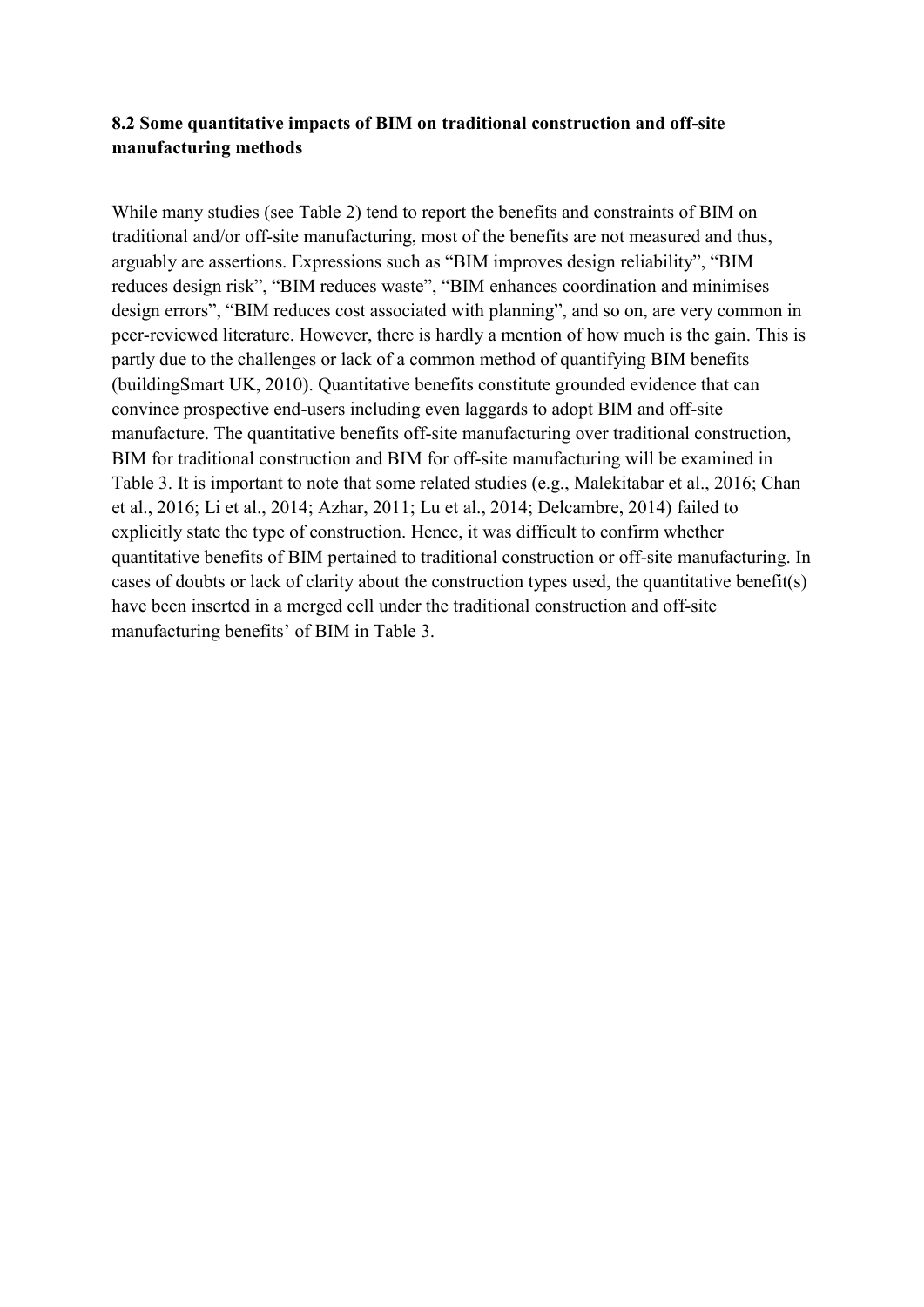| <b>Parameters</b>                   | Benefits of off-site manufacturing over traditional construction                                                                                                                                                                                                                                                                                                                                                                                                                                                                                                  | <b>Benefits of BIM for</b>                                                                                                                                                                                                                                                                                                                                                                                                                     | Benefits of BIM for off-site manufacturing                                                                                                                                                                                                                                                                                                                                           |
|-------------------------------------|-------------------------------------------------------------------------------------------------------------------------------------------------------------------------------------------------------------------------------------------------------------------------------------------------------------------------------------------------------------------------------------------------------------------------------------------------------------------------------------------------------------------------------------------------------------------|------------------------------------------------------------------------------------------------------------------------------------------------------------------------------------------------------------------------------------------------------------------------------------------------------------------------------------------------------------------------------------------------------------------------------------------------|--------------------------------------------------------------------------------------------------------------------------------------------------------------------------------------------------------------------------------------------------------------------------------------------------------------------------------------------------------------------------------------|
|                                     |                                                                                                                                                                                                                                                                                                                                                                                                                                                                                                                                                                   | traditional construction                                                                                                                                                                                                                                                                                                                                                                                                                       |                                                                                                                                                                                                                                                                                                                                                                                      |
| Safety                              | When modular construction is used, on-site reportable accidents can be reduced by<br>80% compared to onsite construction (Lawson et al., 2012). Studies by Cao et al.<br>(2016) revealed that 6.61% reduction in health damage for a sample prefabricated<br>house in China compared to a traditionally constructed house.                                                                                                                                                                                                                                        |                                                                                                                                                                                                                                                                                                                                                                                                                                                | The implementation of BIM/virtual design and construction systems on the<br>coordination of Mechanical, Electrical and Plumbing (MEP) systems in a \$96.6<br>million healthcare project in Northern California of 100% pre-fabrication only<br>one recorded injury throughout the installation of MEP systems over a 250 000<br>square feet project area (Khanzode et al., 2008).    |
|                                     |                                                                                                                                                                                                                                                                                                                                                                                                                                                                                                                                                                   | Using BIM 40% of potential fatalities in construction projects can be identified (Malekitabar et al., 2016).<br>Using BIM at design can prevent 71% of safety incidents (Gibb et al., 2004 and Zhou et al., 2011 cited in<br>Chan et al., (2016)). In Finland BIM adoption in housing projects have led to on-site accident reduction of<br>5% (Delcambre, 2014).                                                                              |                                                                                                                                                                                                                                                                                                                                                                                      |
| Waste                               | 84.7% of construction waste can be avoided by adopting pre-fabrication (Akinade et<br>al., 2016). The use of precast construction can result in 52% in construction,<br>demolition and excavation waste (Jaillon et al., 2009). Reduction of site waste by<br>70% (Rogan et al., 2000). Prefabrication uses 35% less concrete, 25% less<br>reinforcement, 40% less wastage of tile than in traditional construction (Tam et al.,<br>2015). Prefabrication uses about 30% less site man-power (in man-day) than in<br>traditional construction (Tam et al., 2015). | A BIM-based design validation can prevent between 4.3-15.2% of construction waste that might have been<br>generated without the use of BIM (Won et al., 2016). In Finland BIM adoption in housing projects has led to<br>a waste reduction of 45% (Delcambre, 2014).                                                                                                                                                                           |                                                                                                                                                                                                                                                                                                                                                                                      |
| Return on<br>investment<br>(ROI)    |                                                                                                                                                                                                                                                                                                                                                                                                                                                                                                                                                                   | The return on investment (ROI) is 735% for an apartment block project of 57 units in Stockholm gained by<br>the use of Virtual Design and Construction (VDC)/BIM in the project (Sen, 2012). Using 3 case studies, the<br>ROI varied from 16% to 1654% out of 4 projects (Giel and Issa, 2013). Azhar (2011) reported an average<br>ROI on a number of projects executed using BIM of 1 663% with a minimum of 140% and maximum of 39<br>900%. |                                                                                                                                                                                                                                                                                                                                                                                      |
| Request for<br>information<br>(RFI) |                                                                                                                                                                                                                                                                                                                                                                                                                                                                                                                                                                   | Due to the use of VDC/BIM, the total number of RFIs was reduced by 34% on a small tilt-wall project, 68%<br>on a three-story assisted living facility, and 43% on a midrise commercial condominium project (Giel and<br>Issa, 2013)                                                                                                                                                                                                            |                                                                                                                                                                                                                                                                                                                                                                                      |
|                                     |                                                                                                                                                                                                                                                                                                                                                                                                                                                                                                                                                                   |                                                                                                                                                                                                                                                                                                                                                                                                                                                | The implementation of BIM/virtual design and<br>construction systems on the coordination of Mechanical,<br>Electrical and Plumbing (MEP) systems in a \$96.6<br>million healthcare project in Northern California of<br>100% pre-fabrication produced only a handful of<br>requests for information for the coordination of the MEP<br>systems between contractors and the designers |

# **Table 3: Quantitative benefits of off-site manufacturing and BIM**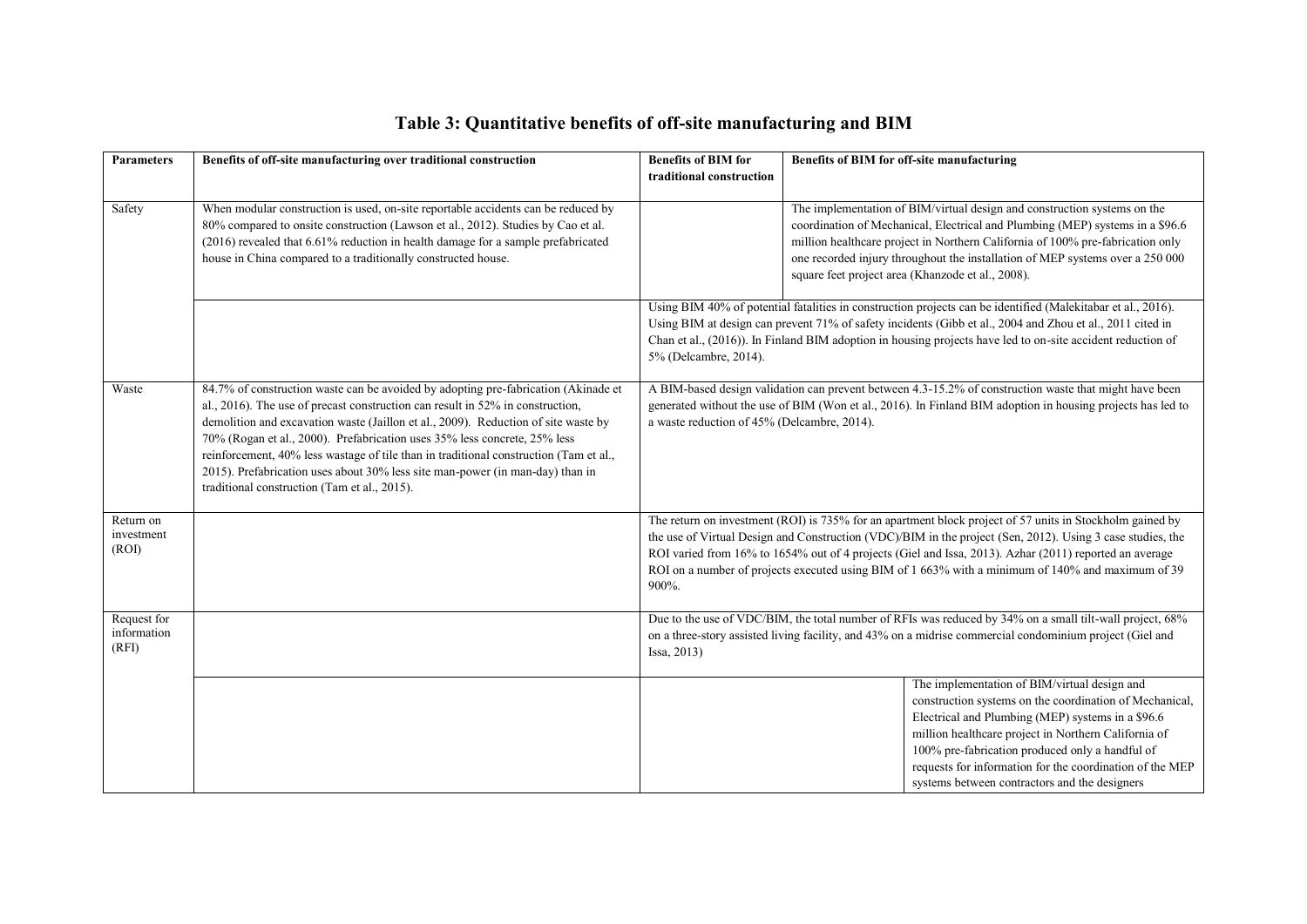|                                                                                                                                                                                                                                                                                                                                                |                                                                                                                                                                                                                                                           |                                                                                                                                                                                                                                                                                                                                                                                                                                                                                                                                                                                                                                                                                                                                                                                                                                                                 | (Khanzode et al., 2008).                                                                                                                                                                                                                                                                                                                                                                                                                           |
|------------------------------------------------------------------------------------------------------------------------------------------------------------------------------------------------------------------------------------------------------------------------------------------------------------------------------------------------|-----------------------------------------------------------------------------------------------------------------------------------------------------------------------------------------------------------------------------------------------------------|-----------------------------------------------------------------------------------------------------------------------------------------------------------------------------------------------------------------------------------------------------------------------------------------------------------------------------------------------------------------------------------------------------------------------------------------------------------------------------------------------------------------------------------------------------------------------------------------------------------------------------------------------------------------------------------------------------------------------------------------------------------------------------------------------------------------------------------------------------------------|----------------------------------------------------------------------------------------------------------------------------------------------------------------------------------------------------------------------------------------------------------------------------------------------------------------------------------------------------------------------------------------------------------------------------------------------------|
|                                                                                                                                                                                                                                                                                                                                                |                                                                                                                                                                                                                                                           |                                                                                                                                                                                                                                                                                                                                                                                                                                                                                                                                                                                                                                                                                                                                                                                                                                                                 |                                                                                                                                                                                                                                                                                                                                                                                                                                                    |
| Design errors                                                                                                                                                                                                                                                                                                                                  |                                                                                                                                                                                                                                                           | A BIM-based design validation was conducted<br>on two residential buildings of total floor area of<br>120 000m <sup>2</sup> led to the identification of 381 design<br>errors (Won et al., 2016). Similarly, the same<br>BIM-based validation technique applied to a<br>sport complex led to the identification of 136<br>design errors (Won et al., 2016). BIM can be<br>used to automatically detect design-related errors<br>by issuing warnings for potential problems<br>related to model elements (Lee et al., 2015).<br>Based on warning data collected from three<br>California healthcare projects, the analysis<br>revealed that the 15-80 Pareto rule applies-15%<br>of the warning messages are responsible for<br>nearly 80% of the warnings (Lee et al., 2015)                                                                                    | The use of 4D Revit-based models can reduce mistakes<br>to a greater extent (twice as much) in construction<br>processes and help in detecting and removing them more<br>quickly (Reizgevičius et al., 2013).                                                                                                                                                                                                                                      |
| Re-work                                                                                                                                                                                                                                                                                                                                        |                                                                                                                                                                                                                                                           |                                                                                                                                                                                                                                                                                                                                                                                                                                                                                                                                                                                                                                                                                                                                                                                                                                                                 | The implementation of BIM/virtual design and construction systems on the coordination of Mechanical,<br>Electrical and Plumbing (MEP) systems in a \$96.6 million healthcare project in Northern California of 100%<br>pre-fabrication only one recorded injury throughout the installation of MEP systems over a 250 000 square<br>feet project area, 0.2% rework for the whole project for the mechanical subcontractor (Khanzode et al., 2008). |
| Change orders                                                                                                                                                                                                                                                                                                                                  |                                                                                                                                                                                                                                                           | Due to the use of VDC/BIM, the number of change orders reduced by 40% on a small tilt-wall project, 48%<br>on a three-story assisted living facility, and 37% on a midrise commercial condominium project (Giel and<br>Issa, 2013).                                                                                                                                                                                                                                                                                                                                                                                                                                                                                                                                                                                                                             |                                                                                                                                                                                                                                                                                                                                                                                                                                                    |
| Time                                                                                                                                                                                                                                                                                                                                           | The productive time can be improved by up to 12% (Tam et al., 2015). The time<br>required to complete a regular modular house was 4 months compared to 14 months<br>for a similarly traditional or conventional constructed house (Zenga and Javor, 2008) | The implementation of BIM/virtual design and construction systems on the<br>coordination of Mechanical, Electrical and Plumbing (MEP) systems in a \$96.6<br>million healthcare project in Northern California, USA of 100% pre-fabrication<br>led to 6 months' savings on the schedule and about \$9M savings in cost for the<br>overall project (Khanzode et al., 2008). In an experimental study carried out<br>using Lego blocks by Reizgevičius et al. (2013), they argued that 4D Revit-<br>based models can shorten construction time by 1/3. Shen and Issa (2010)<br>demonstrated that the quantity estimation time of a simple cast-in-place concrete<br>wall using BIM-assisted systems is approximately 20.67 minutes compared to<br>27.58 minutes using manual estimating methods. This time increases with<br>increasing complexity of a building. |                                                                                                                                                                                                                                                                                                                                                                                                                                                    |
| Shorter build times, typically 50-60% less than traditional onsite construction (Rogan<br>et al., 2000). Faster construction times by up to 50% (Rogan et al. (2000).<br>to the use of VDC/BIM (Sen, 2012)<br>Conventional fit-out time of 95-105 days from formwork stripping to completion can<br>be reduced to 30 days (Boyd et al., 2013). |                                                                                                                                                                                                                                                           | The construction of an apartment block project of 57 units in Stockholm was completed 20 days earlier due                                                                                                                                                                                                                                                                                                                                                                                                                                                                                                                                                                                                                                                                                                                                                       |                                                                                                                                                                                                                                                                                                                                                                                                                                                    |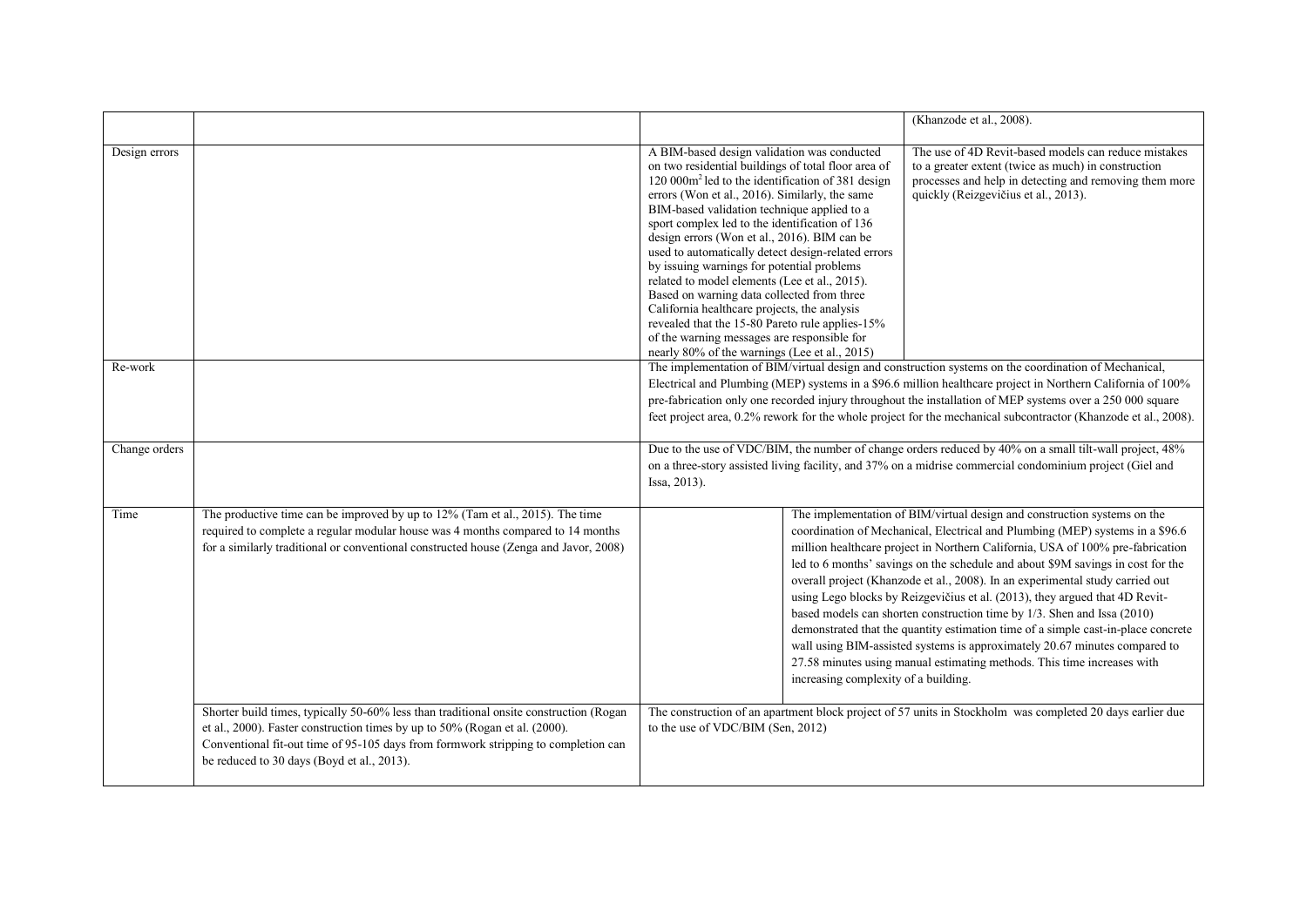|                |                                                                                                                                                                                                                                                            | A report that documented construction practices over several years, found that in 2009 the average duration<br>of BIM projects was 27% shorter than traditional projects. By 2012, BIM had widened the gap to 37%. This<br>suggests that the advantages of BIM become more pronounced as users gain experience and become more<br>proficient with the technology. One survey even estimates that BIM's data sharing ability alone is enough to<br>reduce the duration of a single project by up to 7% (Branz, undated)                                                                                                                                                                                                                                                                                                                                                                                                                                                                                                                      |  |  |
|----------------|------------------------------------------------------------------------------------------------------------------------------------------------------------------------------------------------------------------------------------------------------------|---------------------------------------------------------------------------------------------------------------------------------------------------------------------------------------------------------------------------------------------------------------------------------------------------------------------------------------------------------------------------------------------------------------------------------------------------------------------------------------------------------------------------------------------------------------------------------------------------------------------------------------------------------------------------------------------------------------------------------------------------------------------------------------------------------------------------------------------------------------------------------------------------------------------------------------------------------------------------------------------------------------------------------------------|--|--|
| Space          |                                                                                                                                                                                                                                                            | Space savings between 1.5% to 54% achieved in standard kitchen design (HM Government, 2013b)                                                                                                                                                                                                                                                                                                                                                                                                                                                                                                                                                                                                                                                                                                                                                                                                                                                                                                                                                |  |  |
| Cost           | A reduction of capital cost by up to 10% can be achieved through the use of off-site<br>manufacturing (Rogan et al., 2000). A reduction of onsite labour costs of up to 50%<br>can be achieved through the use of off-site manufacturing (Postnote, 2000). | Average sized kitchen's capital cost reduced by approximately 5% (HM Government, 2013b). A saving of<br>4% of total construction cost on apartment block project of 57 units in Stockholm (Sen, 2012). A construction<br>cost saving of between 8 and 10% for Royal Opera House and Portcullis House (Gilkinson et. al., 2015).                                                                                                                                                                                                                                                                                                                                                                                                                                                                                                                                                                                                                                                                                                             |  |  |
|                |                                                                                                                                                                                                                                                            | In the UK, the MoJ adopted BIM in delivering the Cookham Wood project<br>(value of £20 million), that yielded a 20% cost saving (HMYOI, 2013). Also,<br>through data sharing and collaborative working including the use of BIM library,<br>a four storey office building consisting pre-constructed units near the main<br>terminal at Stansted achieved cost savings of 9.8% on project cost and 18% in<br>cost of drawing production (buildingSmart UK, 2010). Still in the UK, a project<br>extranet, used for information exchange, saved up to 50% of effort compared to<br>traditional methods on a £30 million retail development building project in<br>Enfield, UK (buildingSmart UK, 2010). The implementation of BIM/virtual<br>design and construction systems on the coordination of Mechanical, Electrical<br>and Plumbing (MEP) systems in a \$96.6 million healthcare project in Northern<br>California, USA of 100% pre-fabrication led to about \$9M savings in cost for<br>the overall project (Khanzode et al., 2008). |  |  |
|                |                                                                                                                                                                                                                                                            | In a modular healthcare facility in Charlotte, North Carolina of value \$44Million<br>where BIM implementation cost totaled \$44,000 led to savings of \$220,000 (Lu<br>and Korman, 2010)                                                                                                                                                                                                                                                                                                                                                                                                                                                                                                                                                                                                                                                                                                                                                                                                                                                   |  |  |
|                |                                                                                                                                                                                                                                                            | In Hong Kong, Lu et al. (2014) found that by implementing BIM in delivering a public housing project, a<br>6.92% cost-saving was achieved. The use of BIM in managing the Aquarium Hilton Garden Inn in Atlanta,<br>Georgia led to the overall cost benefit of over \$200 000, attributed to the elimination of clashes (Azhar,<br>2011). The use of BIM in the predesign stage of the Savanah State University in Savannah project in Georgia<br>led to the cost benefit was \$1 995 000 (Azhar, 2011). The use of BIM in managing the Mansion on Peachtree<br>project in Atlanta Georgia led to a cost benefit of \$15 000.                                                                                                                                                                                                                                                                                                                                                                                                               |  |  |
| Profit margins |                                                                                                                                                                                                                                                            | In Finland BIM adoption in housing projects have led to the following benefits: increase profit margins of<br>45% (Delcambre, 2014).                                                                                                                                                                                                                                                                                                                                                                                                                                                                                                                                                                                                                                                                                                                                                                                                                                                                                                        |  |  |
| Labour saving  | Warszawski (1999) reported that the benefits of industrialised building include<br>savings in manual labour on site (up to 40-50 % of the input in conventional                                                                                            | Furthermore, the use of BIM for 4D simulation led to a project's direction to be shortened by 3 months.<br>Also, some quantitative benefits of some case study buildings have been reported in the US (Azhar, 2011).                                                                                                                                                                                                                                                                                                                                                                                                                                                                                                                                                                                                                                                                                                                                                                                                                        |  |  |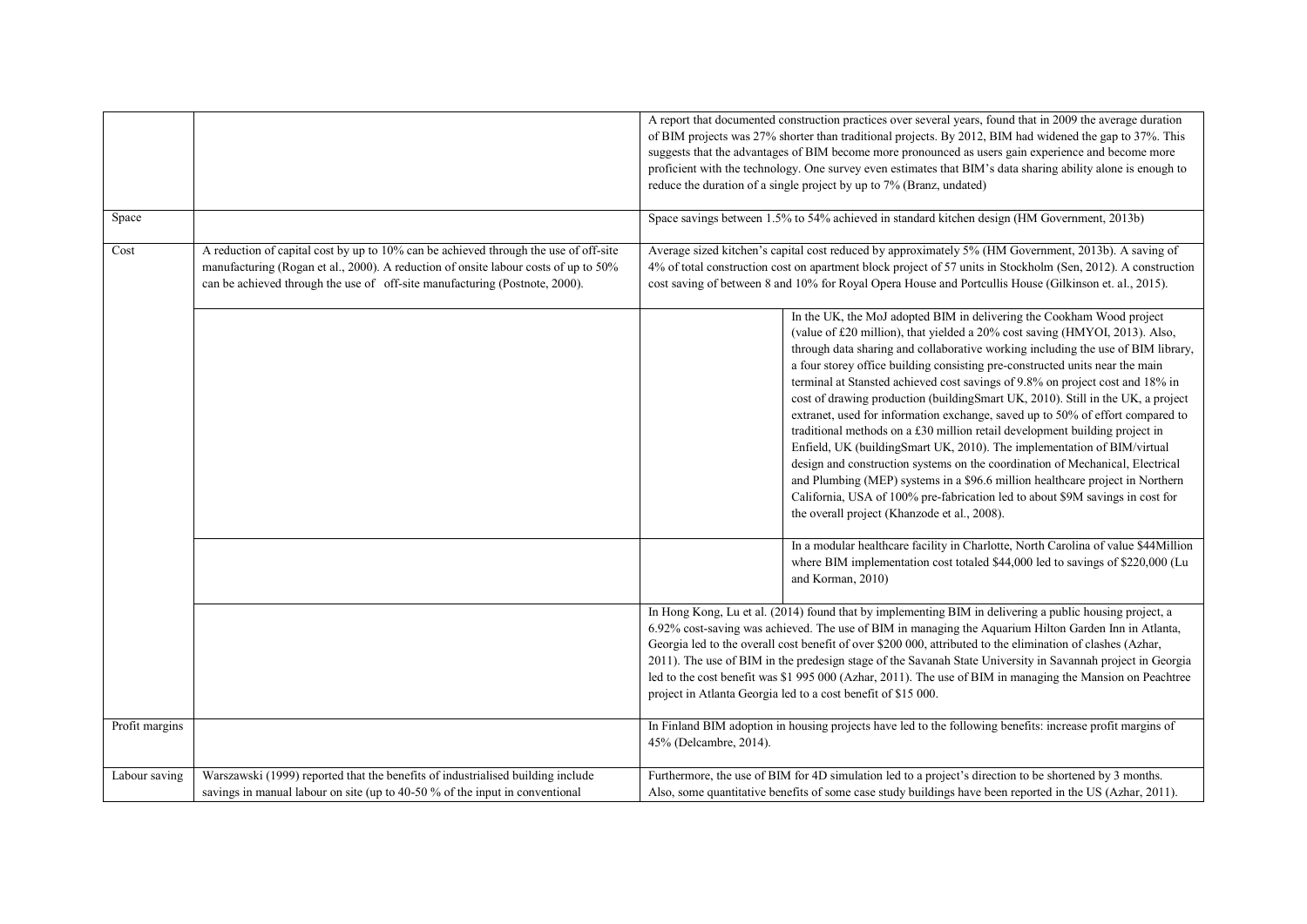|                | construction), especially in skilled trades such as formwork, masonry, plastering,                         | The use of BIM in managing the Aquarium Hilton Garden Inn in Atlanta, Georgia led to the saving of 1 143         |                                                                                                       |
|----------------|------------------------------------------------------------------------------------------------------------|------------------------------------------------------------------------------------------------------------------|-------------------------------------------------------------------------------------------------------|
|                | painting, carpentry, tiling, and pipe-laying (electrical and water supply).                                | hours from scheduling in BIM.                                                                                    |                                                                                                       |
|                |                                                                                                            |                                                                                                                  |                                                                                                       |
| Environmental  | Semi-prefabricated method (precast facades, precast staircase, precast corridors) of a                     |                                                                                                                  |                                                                                                       |
| sustainability | rental housing project produces less greenhouse gas emissions per $m2$ than a                              |                                                                                                                  |                                                                                                       |
|                | residential project constructed using a conventional method. The former produced                           |                                                                                                                  |                                                                                                       |
|                | 336kg/m <sup>2</sup> while the latter produced 368kg/m <sup>2</sup> (Mao et al., 2013). Average greenhouse |                                                                                                                  |                                                                                                       |
|                | gas emissions of modular buildings is estimated to be nearly 6tonnes of $CO_{2\text{-eq}}$ less            |                                                                                                                  |                                                                                                       |
|                | than that of traditional buildings per $186 \text{ m}^2$ home (Quale et al., 2012). Al-Hussein et          |                                                                                                                  |                                                                                                       |
|                | al. (2009) found that modular processes led to a 43% reduction in $CO2$ emissions                          |                                                                                                                  |                                                                                                       |
|                | compared to onsite processes. The energy consumption of a modular home is 4.6%                             |                                                                                                                  |                                                                                                       |
|                | less than that of a conventional or traditional home (Kim, 2008). Studies by Cao et al.                    |                                                                                                                  |                                                                                                       |
|                | (2016) revealed that a sample prefabricated residential building (PRB) construction                        |                                                                                                                  |                                                                                                       |
|                | was more efficient, with a 20.49% reduction in total energy consumption, 35.82%                            |                                                                                                                  |                                                                                                       |
|                | reduction in resource depletion, 3.47% reduction in ecosystem damage compared to                           |                                                                                                                  |                                                                                                       |
|                | the sample traditional residential building (TRB) construction. Studies by Ji et al.                       |                                                                                                                  |                                                                                                       |
|                | (2016) revealed that 6 building materials (concrete, cement, sand, steel, glass and                        |                                                                                                                  |                                                                                                       |
|                | brick) in precast in-situ construction method was found to generate about 257.30 tons                      |                                                                                                                  |                                                                                                       |
|                | of embodied greenhouse gas (GHG) emissions per $1000 \text{ m}^2$ , whereas the amount for                 |                                                                                                                  |                                                                                                       |
|                | conventional construction method was about 266.14 tons per 1000 m <sup>2</sup>                             |                                                                                                                  |                                                                                                       |
| Number of      | 50% less onsite work, thus requiring fewer trade-qualified (Postnote, 2003)                                |                                                                                                                  |                                                                                                       |
| site workers   |                                                                                                            |                                                                                                                  |                                                                                                       |
|                |                                                                                                            |                                                                                                                  |                                                                                                       |
| Number of      |                                                                                                            |                                                                                                                  | In Sweden, Skanska reported the use of iPad in sharing construction information reduced the number of |
| journey to     |                                                                                                            | journeys to site by a half (Delcambre, 2014).                                                                    |                                                                                                       |
| sites          |                                                                                                            |                                                                                                                  |                                                                                                       |
|                |                                                                                                            |                                                                                                                  |                                                                                                       |
| Clash          |                                                                                                            | Li et al. (2014) demonstrated great potential in the use of BIM for MEP clash detection and 4D simulation. In    |                                                                                                       |
| detection      |                                                                                                            | the project of gross floor area $28\ 124m^2$ , the use of BIM to manage clashes led to time saving of 65.6 days. |                                                                                                       |
|                |                                                                                                            |                                                                                                                  | By using the BIM model for a high school project, Gastonia,                                           |
|                |                                                                                                            |                                                                                                                  | North Carolina, US, 258 conflicts were identified and                                                 |
|                |                                                                                                            |                                                                                                                  | eliminated during the design phase on a modular (Lu and                                               |
|                |                                                                                                            |                                                                                                                  | Korman, 2010).                                                                                        |
| External       | 100% external scaffolding is needed (Tam et al., 2015)                                                     |                                                                                                                  |                                                                                                       |
| scaffolding    |                                                                                                            | No external scaffolding is needed (Tam et<br>al., $2015$ )                                                       |                                                                                                       |
|                |                                                                                                            |                                                                                                                  |                                                                                                       |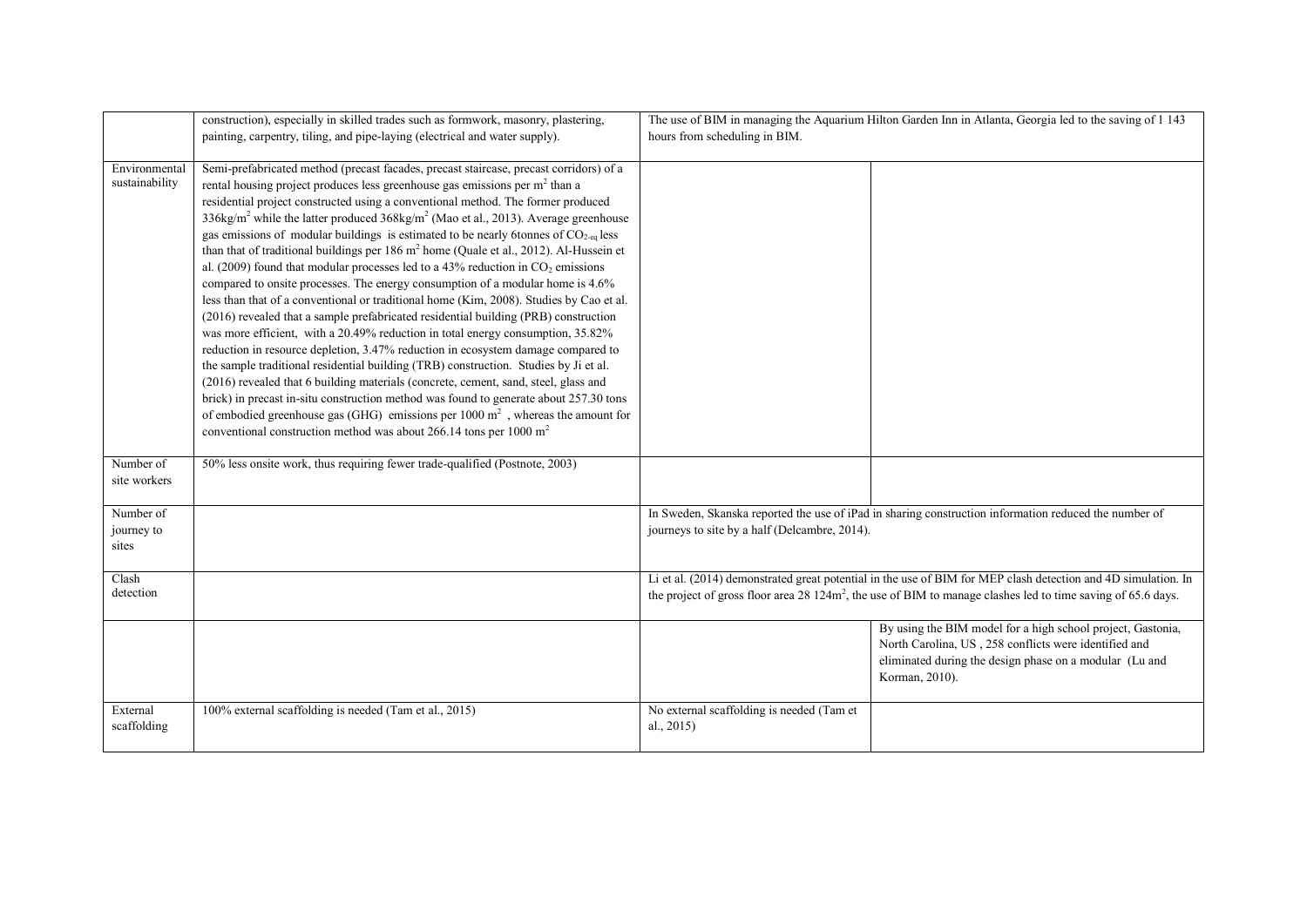### **9. Key Findings**

In this work four main findings, one each related to off-site manufacturing and BIM and two emerging from the synergy between off-site manufacturing and BIM were uncovered. The connections between the findings depicted in Figure 3.



**Figure 3: Relationships between study findings** 

Firstly, in addition to qualitative studies, this study identified quantitative benefits of off-site manufacturing over traditional construction. This is depicted as A in Figure 3 with details explained in the second columns of Tables 2 & 3.

Secondly, the study builds on the qualitative benefits of BIM on traditional construction, widely reported in the literature to expand on the quantitative benefits of BIM on the same, depicted as B in Figure 3, with details explained the third column of Table 3.

Thirdly, it emerged that despite the huge benefits inherent in off-site manufacturing, there are so many challenges hindering its uptake. These challenges have been discussed in the third column of Table 2. BIM leverages the benefits and provides opportunities to further overcome the challenges. Peer-reviewed literature that measure the impacts of BIM quantitatively in particular on off-site manufacturing are very sketchy. Demonstrating the quantitative benefits of BIM in delivering off-site manufacturing has a dual potential in driving the uptake of BIM and off-site manufacturing. This paper systematically collates the quantitative benefits of BIM on off-site manufacturing in the fourth column of Table 3. Furthermore, while the benefits of BIM for off-site manufacturing has been widely acknowledged in the literature, research about the technological potential of reaping the benefits are sketchy. The few studies that have discussed this technological potential of BIM for off-site manufacturing are Samarasinghe et al. (2015) and Sebastian et al. (2009). This study highlights the synergies between BIM and off-site manufacturing while detailing the technological potential of BIM for off-site manufacturing in section 7, captured as C in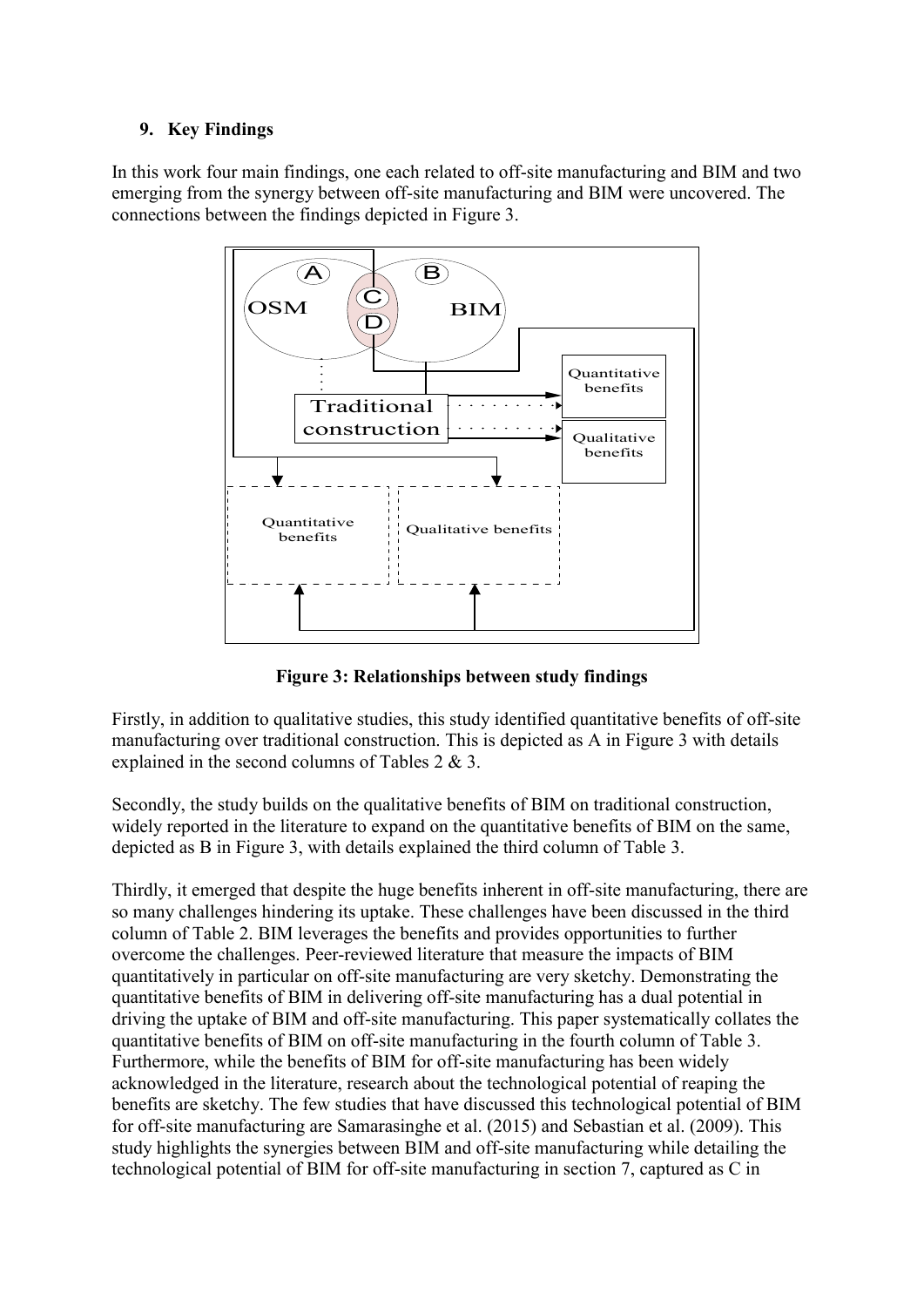Figure 3. In section 7, the strength of BIM as a federated model that contains information is a natural system for fabrication processes and facilitates the construction of more complex components off-site than would have been with 2D Computer-Aided-Techniques or traditional manual design. The publication of interoperable BIM components in open source BIM libraries (see section 7.2) is quite important in the design of off-site manufactured buildings. This is because the interoperable BIM components underpin effective communication and information exchange between stakeholders involved in the delivery of off-site manufactured buildings.

Fourthly, in addition to the benefits of BIM implementation on off-site manufacturing, there are often low hanging fruits that are hardly discussed. In bad weather conditions, such as extreme cold temperatures in temperate regions or extreme hot conditions in tropical regions, onsite construction activities are impeded leading to longer execution time and hence budget overruns. In factory environments, the challenge associated with the weather is avoided in both the temperate and tropical regions. Using BIM in the off-site manufacturing in factory conditions is an added bonus, captured in D of Figure 3.

### **10. Conclusions**

BIM is key in driving other innovative techniques currently being pushed by the government in improving the performance of the construction industry. Specifically, BIM is crucial in the use of off-site manufacturing techniques, lean construction and sustainability in construction. The strengths of BIM in containing data in interoperable formats and managing huge projects are great assets in fostering collaborative practices in the construction industry which translates to immense benefits to both traditional and off-site manufacturing of buildings. Whereas there is a plethora of literature espousing the benefits of BIM in traditional construction, there is a scarcity of literature reporting the benefits of BIM in off-site manufacturing. This is not surprising as off-site manufacturing has not been widely adopted despite the benefits that it offers.

The systematic appraisal of the literature undertaken indicates that despite the huge benefits inherent in off-site manufacturing, there are so many challenges hindering its uptake. The literature also indicates that BIM leverages these benefits and provides opportunities to further overcome the challenges. The impacts of BIM on traditional construction have been widely investigated although they are largely reported in very subjective qualitative rather than quantitative terms. These quantitative benefits have been systematically collated in this paper from the plethora of literature on the subject to aid understanding and appreciation. A serious attempt has been made to elicit and present the benefits of BIM in off-site manufacturing in quantitative terms despite the scarcity of literature in this aspect. It is hoped that future studies will make serious attempts in reporting the benefits in quantitative terms. This would have the dual potential of driving up the adoption of BIM and off-site manufacturing amongst construction stakeholders especially clients. Recent studies still support the fact that lack of knowledge about clear benefits of the former (e.g. Hosseini et al., 2016) and the latter (e.g. Mao et al., 2016) is still a huge barrier towards their uptake.

It has been challenging to identify the benefits in quantitative terms from the small number of reported studies due to a number of shortcomings. Most of the studies on the quantitative benefits of BIM were not holistic and seldom considered the whole project life cycle of offsite construction projects. Some studies failed to specifically state the type of construction.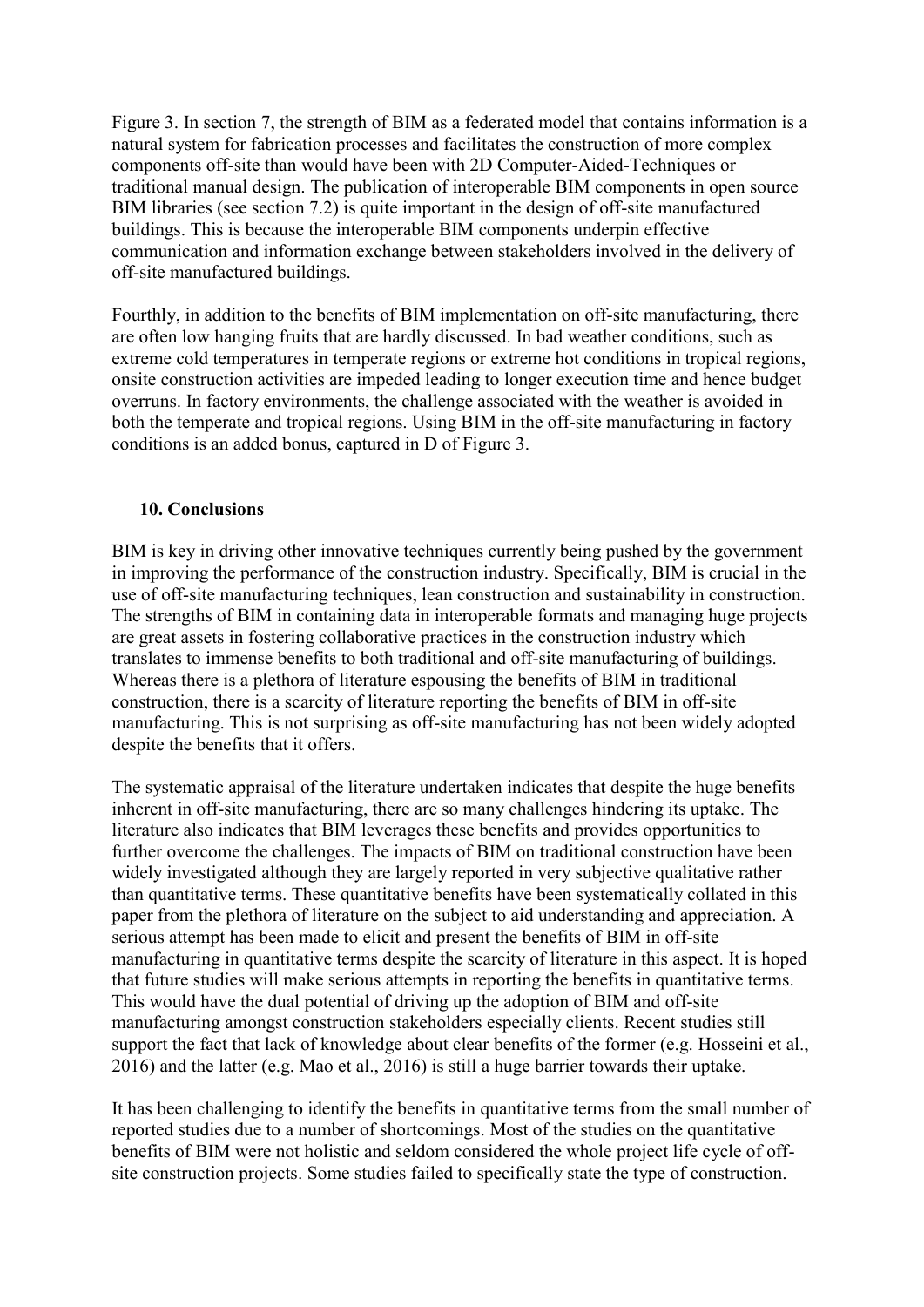Hence, it was difficult to confirm whether the reported quantitative benefits of BIM were for traditional construction or off-site manufacturing. Most studies do not reveal the level of prefabrication or number of components that have been manufactured off-site. Furthermore, the methodologies used in determining the quantitative benefits are hardly discussed. The lack of methodological clarity, auditing, validation and comparing results cannot be easily conducted. From a methodological perspective, the desk-top method cannot provide clarify issues raised in the preceding sentences. Hence, there is need to be cautious in the use of such findings and a straightforward comparison between the different benefit values cannot be easily made.

Apart from a few exceptions, most literature tends to discuss only positive benefits of off-site manufacturing and/or BIM. We note some exceptions in Postnote (2003) and Hairstans (2010). Postnote (2003) argued that construction of a prefabricated housing can result to a cost increase of between 7-10%. Volumetric off-site manufactured units need to consider the stability of 3 dimensional units before being transported which often leads to over design [\(Hairstans,](https://www.amazon.co.uk/Robert-Hairstans/e/B0057PQ36I/ref=dp_byline_cont_book_1) 2010).

The aforementioned limitations are important aspects that should be considered in future studies and should be researched using more advanced research methods other than a literature review.

### **References**

- Abanda F.H. (2011) Knowledge modelling of emerging technologies for sustainable building development. A thesis submitted to the Faculty of Technology, Design and Environment in partial fulfilment of the requirements for the degree of Doctor of Philosophy. Oxford Brookes University, England, UK.
- Abanda F.H. and Byers L. (2016) An investigation of the impact of building orientation on energy consumption in a domestic building using emerging BIM (Building Information Modelling). *Journal of Energy*, Vol. 97, pp. 517-527.
- Abanda F.H. and Cabeza L.F. (2015) Investigating occupants' behaviour using emerging Building Information Modelling. In the proceedings of the [ICSC15 - The CSCE](http://icsc15.engineering.ubc.ca/)  [International Construction Specialty Conference, Vancouver, Canada, June 7 - 10, 2015.](http://icsc15.engineering.ubc.ca/)
- Abanda H. and Tah J.H. M. (2014) Free and open source Building Information Modelling for developing countries. ICT for Africa 2014 Conference, October 1-4, 2014 Yaoundé, Cameroon.
- Abanda F.H., Vidalakis C., Oti A.H. and Tah J.H.M. (2015) A critical analysis of Building Information Modelling systems used in construction projects. *Advances in Engineering Software,* Vol. 90, pp. 183-201*.*
- Akinade O.O., Oyedele L.O., Bilal M., Ajayi S.O. Owolabi H.A., Alaka H.A. and Bello S.A. (2015) Waste minimisation through deconstruction: A BIM based deconstructionability assessment score (BIM-DAS). *Resources, Conservation and Recycling*, Vol. 105, pp. 167- 176.
- AIA (undated) Preparing for Building Information Modeling. [Online]American Institute of Architects.<http://www.aia.org/practicing/groups/kc/AIAS077631> [1/1/2015].
- Alaghbari W., Kadir M.R.A., Salim A. and Ernawati (2007) The significant factors causing delay of building construction projects in Malaysia. *Journal of Engineering, Construction and Architectural Management,* Vol. 14 (2), pp.192 – 206.
- Al-Hussein M., Manrique J.D., and Mah D. (2009) North Ridge  $CO<sub>2</sub>$  analysis report: comparison between modular and onsite construction. Report, University of Alberta,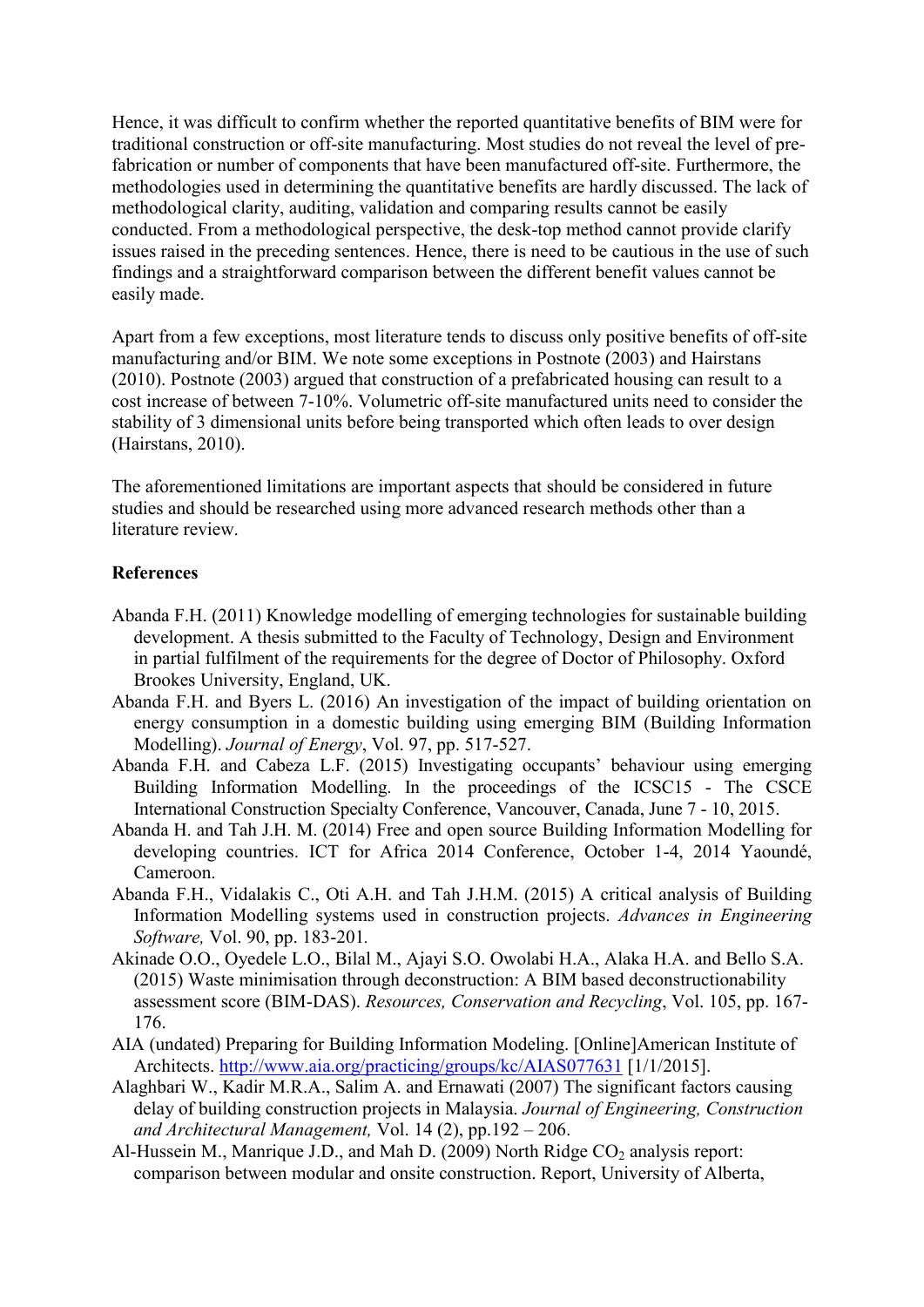Alberta. [Online]

<http://www.modular.org/IMAGES/foundation/NorthRidgeCO2Report.pdf>[04/09/2016].

- Alvarez-Anton L., Koob M., Diaz J. and Minnert J. (2016) Optimization of a hybrid tower for onshore wind turbines by Building Information Modeling and prefabrication techniques. *Visualization in Engineering*, Vol. 3. Doi:10.1186/s40327-015-0032-4.
- Arayici Y., Ebgu C. and Coates P. (2012). [Building information modelling \(BIM\)](http://www.itcon.org/cgi-bin/works/Show?2012_5)  [implementation and remote construction projects: Issues, challenges and critiques.](http://www.itcon.org/cgi-bin/works/Show?2012_5) *ITcon, Special Issue [Management of remote construction sites and the role of IT Systems](http://www.itcon.org/cgi-bin/special/Show?2011managementremotesites)*, Vol. 17, pp. 75-92.
- Arashpour M., Wakefield R., Blismas N. and Minas J. (2015) Optimization of process integration and multi-skilled resource utilization in off-site construction. *Automation in Construction,* Vol. 50, pp. 72-80.
- Arif M. and Egbu C. (2010) Making a case for offsite construction in China*. Engineering, Construction and Architectural Management*, Vol. 17 (6), pp. 536-548.
- Azhar S., Carlton W.A., Olsen D., and Ahmad I. (2011) [Building information modeling for](http://www.sciencedirect.com/science/article/pii/S0926580510001482)  [sustainable design and LEED® rating analysis.](http://www.sciencedirect.com/science/article/pii/S0926580510001482) *Automation in Construction*, Vol. 20(2), pp. 217-224.
- Azhar S. (2011) Building Information Modelling (BIM): benefits, risk and challenges for the AEC industry. *Leadership Management Engineering*, Vol. 11(3), pp. 241-252.
- Babič Č., Podbreznik P. and Rebolj. (2010) Integrating resource production and construction using BIM. *Automation in Construction,* Vol. 19, pp. 539-543.
- Bahar Y.N., Pere C., Landrieu J. and Nicolle C. (2013) A thermal simulation tool for building and its interoperability through the Building Information Modeling (BIM) platform. *Buildings*, Vol. 3(2), pp. 380-398.
- Banz (undated) Productivity benefits of BIM [Online] http://www.mbie.govt.nz/about/whatshappening/news/document-image-library/nz-bim-productivity-benefits.pdf [12/11/2016].
- Blismas N. (2007) Off-site manufacture in Australia: Current state and future directions. Cooperative Research Centre for Construction Innovation: Australia.
- Blismas N., Pasquire C. and Gibb A. (2006) Benefit evaluation for off-site production in construction. *Construction Management and Economics*, Vol. 24 (2), pp. 121-130.
- Blismas N. and Wakefield R. (2009) Drivers, constraints and the future of offsite manufacture in Australia. *Construction Innovation*, Vol. 9 (1), pp. 72-83.
- Boyd N., Khalfan M.M.A. and Maqsood T. (2013) Off-site construction of apartment buildings. *Journal of Architectural Engineering*, Vol. 19(1), pp. 51-57.
- Bryde D., Broqutas M. and Volm J.M. (2013) The project benefits of Building Information Modelling (BIM). *International Journal of Project Management*, Vol. 31 (7), pp. 971– 980.
- buildingSmart UK (2010) Constructing the business case Building information modelling. [Online]<http://www.hfms.org.hu/web/images/stories/BIM/FreeReport-BIM.pdf> [31/03/2016].
- Bynum P., Issa R.R.A. and Olbina S. (2012) Building Information Modelling in support of sustainable design and construction. *Journal of Construction Engineering and Management*, Vol. 139 (1), pp. 24-34.
- Cabinet Office (2011) *Government Construction Strategy*, UK Government Report, Cabinet Office, London, May.
- Cao X., Li X., Zhu Y. and Zhang Z. (2016) A comparative study of environmental performance between prefabricated and traditional residential buildings in China. *Journal of Cleaner Production*, Vol. 109, pp. 131-143.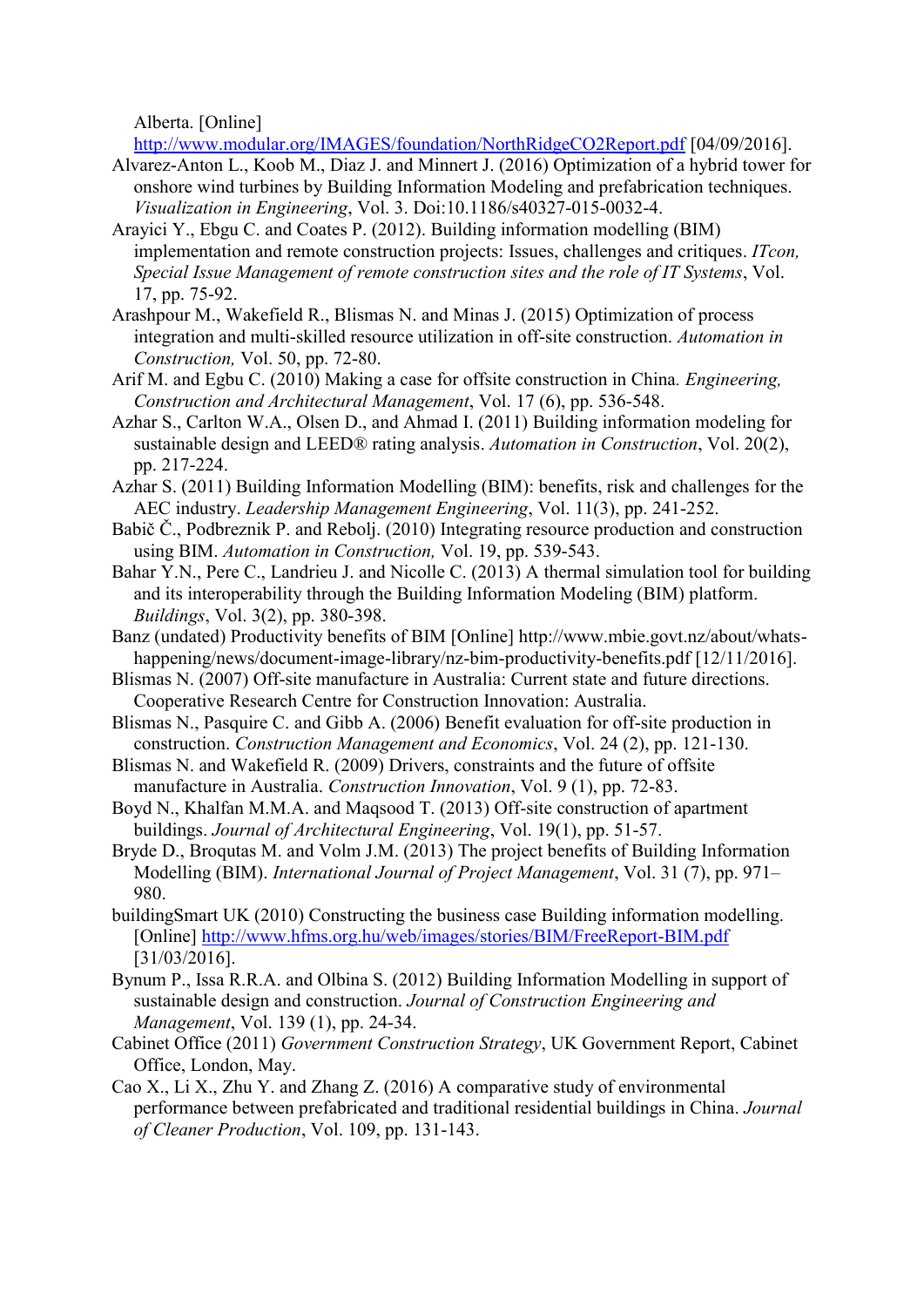- Chan I.Y.S., Leung H.Y., Fung I.W.H. and Leung M. (2016) How can BIM support construction safety management? Development of SIM. MATEC Web of Conferences, Vol. 66 (00018), pp. 1-5.
- Charalabidis Y., Gionis G., Hermann K.M. and Martinez C. (2008a) Enterprise Interoperability Research Roadmap, European Commission.
- Charalabidis Y.,Panetto H., Loukis E. and Mertins K. (2008b) Interoperability approaches for enterprises and administrations worldwide. The Electronic Journal for E-Commerce Tools and Applications, Vol. 2 (3), pp.1–10.
- Chen Y., Okudan G.E. and Riley D.R. (2010) Sustainable performance criteria for construction method selection in concrete buildings. *Automation in Construction*, Vol. 19, pp. 235-244.
- Cirinini A.L.C., Ventura S.M. and Paneroni M. (2016) Implementation of an interoperable process to optimise design and construction phases of a residential building: A BIM pilot project. *Automation in Construction*, Vol. xxx, pp. xxx-xxx.
- Christoforou E., Kylili A., Fokaides P.A. and Ioannou I. (2016) Cradle to site Life Cycle Assessment (LCA) of adobe bricks*. Journal of Cleaner Production,* Vol. 112 (1), pp. 443- 452.
- Cowles E. and Warner P. (2013) Prefabrication and Modularization in Construction: 2013: Survey results. FMI Corporation
- Delcambre B. (2014) Mission Numérique Bâtiment. [Online] [http://www.territoires.gouv.fr/IMG/pdf/rapport\\_mission\\_numerique\\_batiment.pdf](http://www.territoires.gouv.fr/IMG/pdf/rapport_mission_numerique_batiment.pdf) [1/12/2014].
- Deshpande A. and Whitman J. B. (2014) Evaluation of the use of BIM Tools for construction site utilization planning.  $50<sup>th</sup>$  ASC Annual International Conference Proceedings. March 26-28, 2014 at Virginia, USA.
- Doumbouya L., Gao G. and Guan C. (2016) Adoption of the Building Information Modeling (BIM) for construction project effectiveness: The review of BIM benefits. *American Journal of Civil Engineering and Architecture*, Vol. 4 (3), pp. 74-79.
- Eastman C. and Sacks R. (2008) Relative productivity in the AEC industries in the United States for on-site and off-site activities. *Journal of Construction Engineering and Management*, Vol. 134(7), pp. 517–526.
- Egan, J. (1998). *The Egan Report Rethinking Construction*. Report of the construction industry task force to the deputy prime minister. London.
- Elnaas H., Gigado K. and Ashton P. (2014) Factors and drivers effecting the decision of using off-site manufacturing (OSM) systems in house building industry. *Journal of Engineering, Project and Production Management*, Vol. 4(1), pp. 51-58.
- El Meouche R., Rezoug M. and Hijazi I. (2013) Integrating and managing BIM in GIS, software review. International Archives of the Photogrammetry, Remote Sensing and Spatial Information Sciences,Volume XL-2/W2, ISPRS 8th 3DGeoInfo Conference & WG II/2 Workshop, 27 – 29 November 2013, Istanbul, Turkey.
- Ezcan V., Isikdag U. and Goulding J. S. (2013) BIM and off-site manufacturing: Recent research and opportunities. *Proceedings of International Council for Research and Innovation in Building and Construction (CIB) World Building Congress 2013*,  $5^{th} - 9^{th}$ May, 2013, Brisbane, Australia.
- Farmer M. (2016) Farmer review 2016: Modernise or die. Commissioned and published by the Construction Leadership Council (CLC), UK.
- Giel, B. K. and Issa, R. (2013) Return on investment analysis of building information modeling in construction. *Journal of Computing in Civil Engineering*, Vol. 27(5), 511-521
- Gibb A.G.F. (2001) Standardisation and case study: distinguishing myth from reality using case study research. *Construction Management and Economics*, [Vol.19 \(](http://www.tandfonline.com/loi/rcme20?open=19#vol_19)3), pp. 307-315.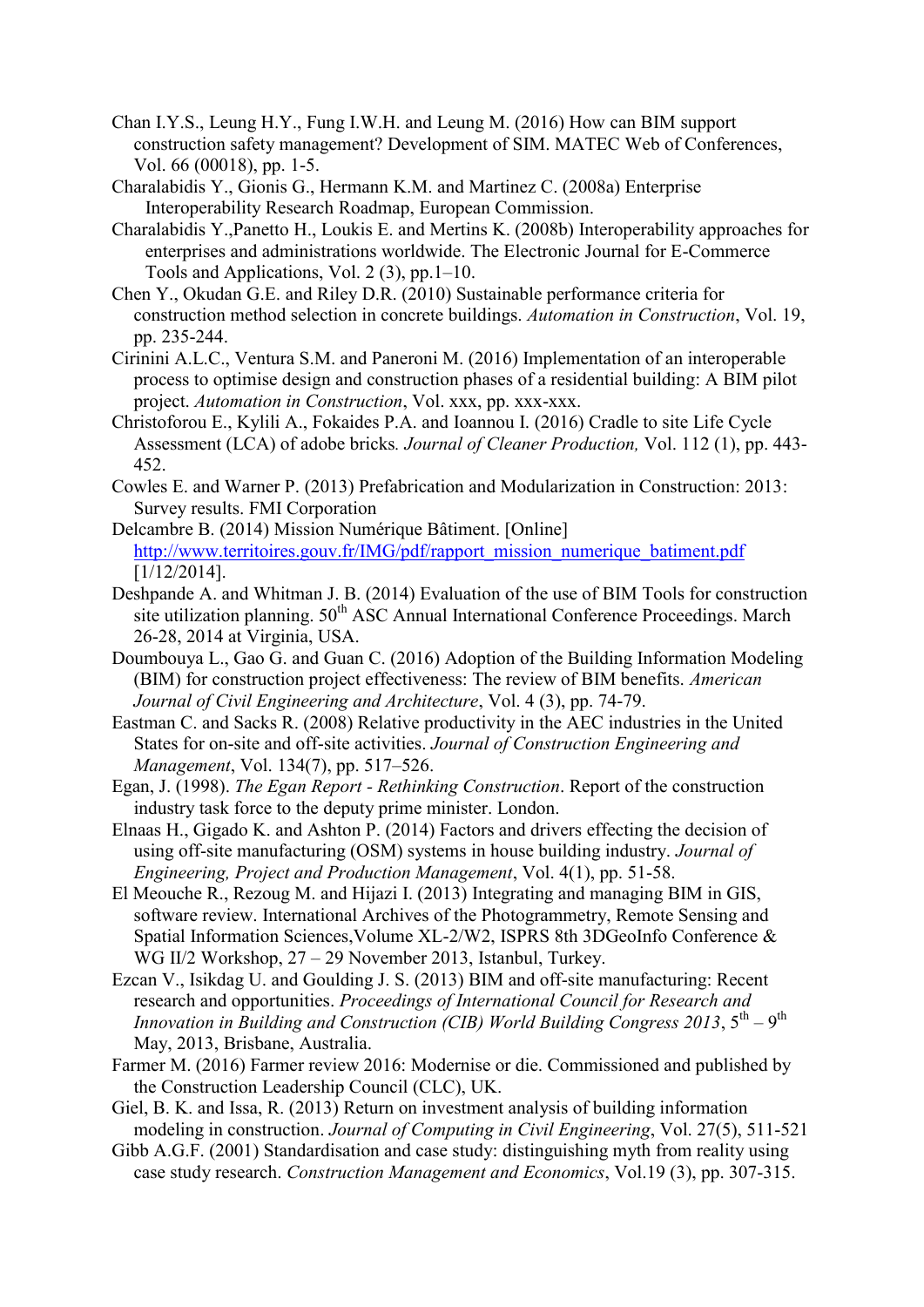- Gibson F. (2012) A new modular paradigm in Building Information Modeling*. Bechtel Technology Journal,* Vol. 4(1), pp. 1-8.
- Gilkinson, N., Raju, P., Kiviniemi, A., and Chapman, C. (2015). Building information modelling: the tide is turning.*Proceedings of the Institution of Civil Engineers-Structures and Buildings*,Vol.168(2), pp. 81-93.
- Gorgolewski M.T. (2004) Prefabrication and sustainability in UK housing. [Online] [http://web.ornl.gov/sci/buildings/2012/2004%20B9%20papers/174\\_Gorgolewski.pdf](http://web.ornl.gov/sci/buildings/2012/2004%20B9%20papers/174_Gorgolewski.pdf) [1/11/2014].
- Gong T., Yang J., Hu H. and Xu F. (2015) Construction technology of off-site precast concrete buildings. *Frontiers of Engineering Management*, Vol. 2(2), pp. 122-124.
- Goulding J., Nadim W., Petridis P. and Alshawi M. (2013) Construction industry off-site production: A virtual reality interactive training environment prototype. *[Advanced](http://www.sciencedirect.com/science/journal/14740346)  [Engineering Informatics](http://www.sciencedirect.com/science/journal/14740346)*, [Vol. 26\(1\)](http://www.sciencedirect.com/science/journal/14740346/26/1), pp. 103-116.
- Goulding J., Rahimian F.P., Arif M. and Sharp M. (2012) *Offsite construction: Strategic priorities for shaping the future research agenda. Journal of Architectoni.ca,* Vol. 1 (1). pp. 62-73.
- Guo S.-J.and Wei T. (2016) Cost-effective energy saving measures based on BIM technology: Case study at National Taiwan University. *Energy and Buildings,* Vol. 127, pp. 433–441.
- [Hairstans](https://www.amazon.co.uk/Robert-Hairstans/e/B0057PQ36I/ref=dp_byline_cont_book_1) R. (2010) *Off-site and modern methods of timber construction: A sustainable approach.* TRADA Technology Ltd
- Hall, K. D. (2006) (Eds) *The Green Building Bible: Essential information to help you make your home and buildings less harmful to the environment, the community and your family* (3rd Ed), Vol.1. Green Building Press, England.
- Ham Y. and Golparvar-Fard M. (2014) Mapping actual thermal properties to building elements in gbXML-based BIM for reliable building energy performance modelling. *Automation in Construction,* Vol. 49 (Part B), pp. 214-224.
- Hamid Z.A. and Kamar K.A.M. (2012) Aspects of off-site manufacturing application towards sustainable construction in Malaysia. *Construction Innovation*, Vol. 12 (1), pp.4 - 10.
- HM Government (2013) HM Government industrial strategy: Construction 2025. [Online] [https://www.gov.uk/government/uploads/system/uploads/attachment\\_data/file/210099/bis-](https://www.gov.uk/government/uploads/system/uploads/attachment_data/file/210099/bis-13-955-construction-2025-industrial-strategy.pdf)[13-955-construction-2025-industrial-strategy.pdf](https://www.gov.uk/government/uploads/system/uploads/attachment_data/file/210099/bis-13-955-construction-2025-industrial-strategy.pdf) [1/11/2014].
- HM Government (2013b) Early Adopter Project: Ministry of Justice –Liverpool Local Prison Post Occupancy Evaluation used to update standard kitchen designs. Unclassified Report. [Online] [http://www.bimtaskgroup.org/wp-content/uploads/2013/11/Liverpool-Prison-](http://www.bimtaskgroup.org/wp-content/uploads/2013/11/Liverpool-Prison-Case-Study-Final-18-11-13-web.pdf)[Case-Study-Final-18-11-13-web.pdf](http://www.bimtaskgroup.org/wp-content/uploads/2013/11/Liverpool-Prison-Case-Study-Final-18-11-13-web.pdf) [04/09/2016].
- HMYOI (2013) HMYOI Cookham Wood houseblock and education building. [Online] <http://www.bimtaskgroup.org/wp-content/uploads/2013/07/HMYOI-Cookham-Wood.pdf> [15/01/2015].
- Hong J., Shen G.Q., Mao C., Li Z. and Li K. (2016) Life-cycle energy analysis of prefabricated building components: an input-output-based hybrid model. *Journal of Cleaner Production*, Vol. 112, pp. 2198-2207.
- Hosseini M.R., Namzadi M.O., Rameezdeen R., Banihashemi S. and Chileshe N. (2016) Barriers to BIM adoption: Perceptions from Australian small and medium-sized interprises (SMES).  $40^{th}$  AUBEA 2016, Radical Innovation in the Built Environment, Cairns, Australia,  $6^{\text{th}}$  -8<sup>th</sup> July 2016.
- Irizarry J., Karan E.P. and Jalaei F. (2013) Integrating BIM and GIS to improve the visual monitoring of construction supply chain management. *Automation in Construction*, Vol. 31, pp. 241-254.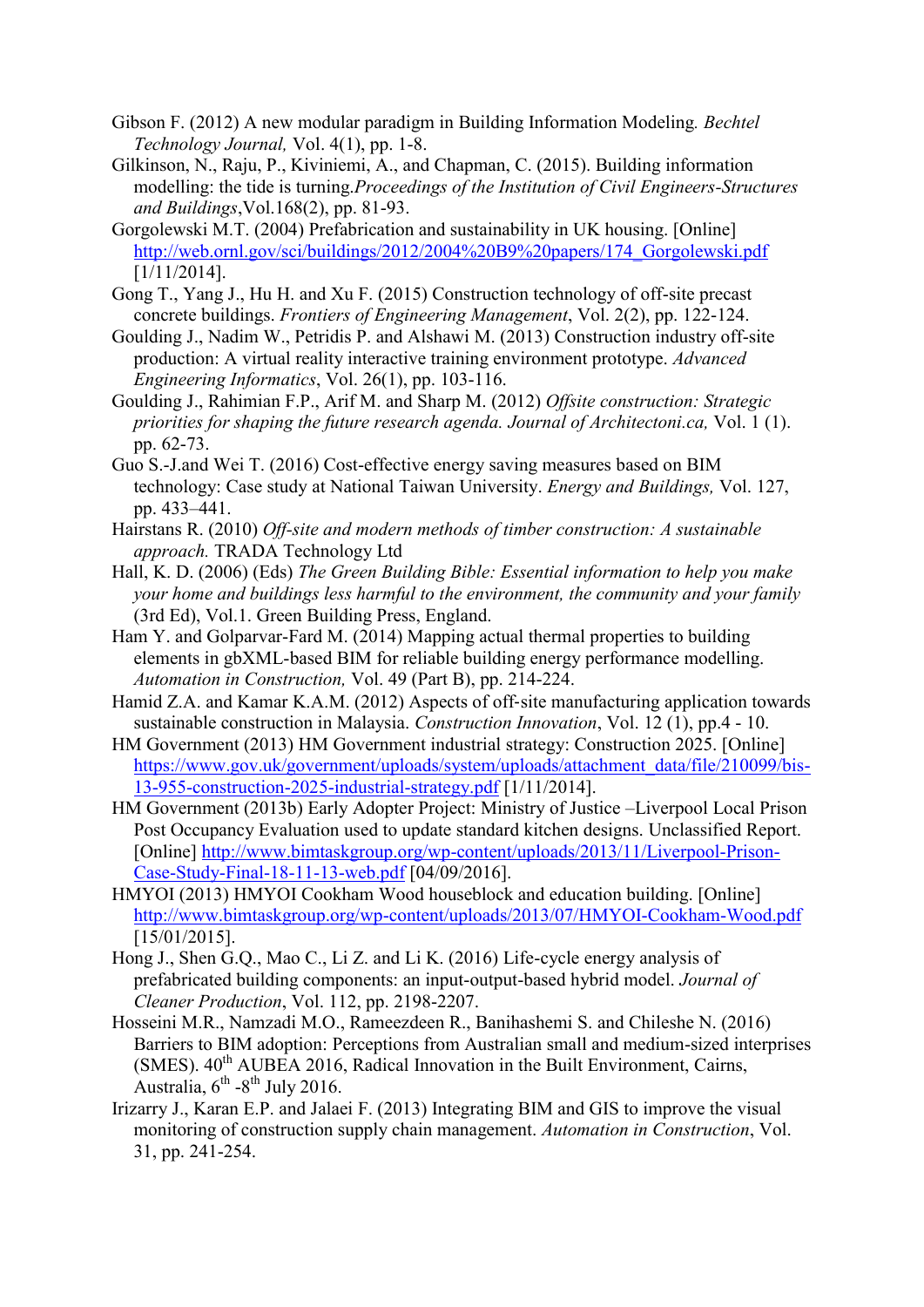- Isaac S., Bock T. and Stolíar Y. (2016) A methodology for the optimal modularization of building design. *Automation in Construction,* Vol. 65, pp. 116-124.
- Ismail N.A.A., Drogemuller R., Beazley S. and Owen R. (2016) A Review of BIM Capabilities for Quantity Surveying Practice. MATEC Web of Conferences 66, 00042 (2016), DOI: 10.1051/matecconf/20166 IBCC 2016 600042
- Jaillon L., Poon C.S., and Chiang Y.H. (2009) Quantifying waste reduction potential of using prefabrication in building construction in Hong Kong. *Waste Management*, Vol. 29 (1), pp. 309-320.
- Jayasena H.A.E.C., Yoosuff M.Y.A.I.M. and Jayasena H.S. (2016) Economies of off-site concrete construction with BIM. The  $7<sup>th</sup>$  International Conference on Sustainable Built Environment. Earl's Regency Hotel, Kandy, Sri Lanka , 16-18 December 2016,
- Ji Y., Li K., Liu G., Shrestha A. and Jing J. (2016) Comparing greenhouse gas emissions of precast in-situ and conventional construction methods. *Journal of Cleaner Production*. 10.1016/j.jclepro.2016.07.143
- Kamali M. and Hewage K. (2016) Life cycle performance of modular buildings: A critical review. *Renewable and Sustainable Energy Reviews*, Vol. 62, pp. 1171-1183.
- [Kasim, T.,](http://orca.cf.ac.uk/view/cardiffauthors/A299120F.html) [Li, H.](http://orca.cf.ac.uk/view/cardiffauthors/A006402V.html) and [Rezgui, Y.](http://orca.cf.ac.uk/view/cardiffauthors/A131065N.html) (2012) BREEAM: Based dynamic sustainable building design assessment. Presented at: EG-ICE 2012, Munich, Germany, 4- 6 July 2012.
- [Kempton](http://www.emeraldinsight.com/action/doSearch?target=emerald&logicalOpe0=AND&text1=Kempton,%20J&field1=Contrib) J. (2010) Modern methods of construction and RSL asset management: a quantitative study. *Structural Survey*, Vol. 28 (2), pp.121 – 131.
- Khanzode A., Fischer M., Reed D., (2008) Benefits and lessons learned of implementing building VDC technologies for coordination of MEP systems on a large healthcare project. *ITcon* 13, pp. 324-342
- Kim D. (2008) Preliminary life cycle analysis of modular and conventional housing in Benton Harbor. MSc Thesis, University of Michigan, USA.
- Koch C. and Firmenich B. (2011) An approach to distributed building modeling on the basis of versions and changes. *Advanced Engineering Informatics*, Vol. 25 (2), pp. 297-310.
- Lawson R.M., Ogden R.G. and Bergin R. (2012) Application of modular construction in high rise buildings. *Journal of Architectural Engineering*, Vol. 18(2), pp. 148-154.
- Lawson M., Ogden R. and Goodier C. (2014) *Design in Modular Construction.* UK: Taylor and Francis Group.
- Lawson R.M., Ogden R.G., Pedreschi R., Grubb P.J. and Ola S. S.O. (2005) Developments in pre-fabricated systems in light steel and modular construction. *The Structural Engineer.*
- Lee H.W., Oh H., Kim Y. and Choi K. (2015) Quantitative analysis of warnings in building information modelling. Automation in Construction, Vol. 97, pp. 55-68.
- Lee J. and Kim J. (2017) BIM-Based 4D Simulation to improve module manufacturing productivity for sustainable building projects. *Sustainability,* Vol. 9(3)
- Li C.Z., Hong J., Xue F., Shen G.Q., Xu X. and Luo L. (2016a) SWOT analysis and Internet of Things-enabled platform for prefabrication housing production in Hong Kong. *Habitat International,* Vol. 57, pp. 74-87.
- Li C.Z., Hong J., Xue F., Shen G.Q., Xu X. and Mok M.K. (2016b) Schedule risks in prefabrication housing production in Hong Kong: a social network analysis. *Journal of Cleaner Production,* Vol. xx, pp. 1-13.
- Li J., Hou L., Wang X., Wang J., Guo J., Zhang S. and Jiao Y. (2014) A project-based quantification of BIM benefits. *International Journal of Advanced Robotic Systems*, Vol. 11. doi: 10.5772/58448.
- Linner T. and Bock T. (2012) Evolution of large-scale industrialisation and service innovation in Japanese prefabrication industry. *Construction Innovation,* Vol. 12 (2), pp.  $156 - 178.$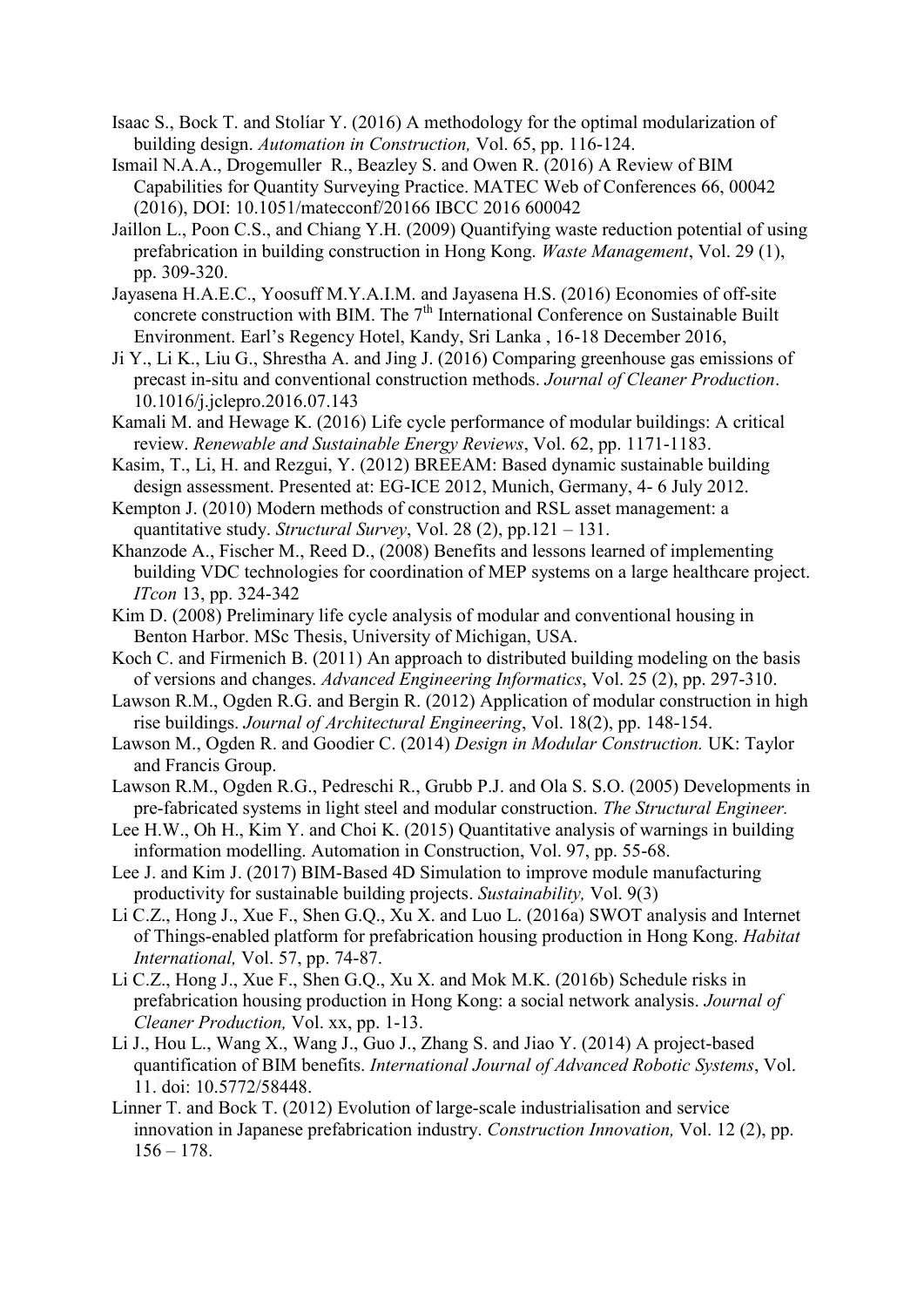- Liu H., Altaf M.S., Lei Z., Lu M. and Al-Hussein M. (2015). Automated production planning in panelized construction enabled by integrating discrete-event simulation and BIM. In the proceedings of the [ICSC15 - The CSCE International Construction Specialty Conference,](http://icsc15.engineering.ubc.ca/)  [Vancouver, Canada, June 7 - 10, 2015.](http://icsc15.engineering.ubc.ca/)
- Love P.E.D. (2002) Influence of project type and procurement method on rework costs in building construction projects. *[Journal of Construction Engineering and Management](http://ascelibrary.org/journal/jcemd4)*, Vol. 128 (1), pp. 18-29.
- Love P., Edwards D. and Irani Z. (2011) Moving beyond optimism bias and strategic misrepresentation: An explanation of social infrastructure project cost overruns*. IEEE Transaction on Engineering Management*.
- Lu N. and Korman T. M. (2010) Opportunities for advancement of modular construction projects using Building Information Modelling (BIM). In: American Society of Construction 2010 Conference Proceeding, Boston, MA. US, 2010.
- Lu W., Fung A., Peng Y., Liang C. and Rowlinson S. (2014) Cost-benefit analysis of Building Information Modeling implementation in building projects through demystification of time-effort distribution curves. *Building and Environment*, Vol. 82, pp. 317-327.
- Malekitabar H., Ardeshir A., Sebt M.H. and Stouffs R. (2016) Construction safety risk drivers: A BIM approach, Safety Science, Vol. 82, pp. 445-455.
- Mao C., Shen Q., Shen L. and Tang L. (2013) Comparative study of greenhouse gas emissions between off-site prefabrication and conventional construction methods: Two case studies of residential projects. *Energy and Buildings*, Vol. 66, pp. 165-176.
- Mao C., Xie F., Hou L., Wu P., Wang J. and Wang X. (2016) Cost analysis for sustainable off-site construction based on a multiple case study in China. *Habitat International*, Vol. 57, pp. 215-222
- Memon A.H., Abdul-Rahman I., Zainun N.Y. and Abd-Karim (2013) Web-based risk assessment technique for time and cost overrun (WRATTCO)-A framework. Procedia-Social Behavioural Sciences, Vol. 129, pp. 178-185.
- Miles J. and Whitehouse N. (2013) *Off-site housing review.* Construction Industry Council, UK.
- Mitchell C.A. and Keaveney M. (2013) An examination of the potential of Building Information Modelling to increase the efficiency of Irish contractors on design and build projects. International Virtual Conference, 25-29 March 2013, University of Zilina, Slovakia
- Musa A.M., Abanda F.H., Oti A.H., Tah J.H.M. and Boton C. (2016) The potential of 4D modelling software systems for risk management in construction projects.  $20<sup>th</sup>$  CIB World Building Congress 2016, May 30 – June 3, Tampere, Finland.
- Musa A.M., Abanda H. and Oti H. (2015) Assessment of BIM for managing scheduling risks in construction project management. CIB W78 conference, 27-29 October, 2015, Eindhoven, The Netherlands.
- Nadim W. and Goulding J.S. (2010) Offsite production in the UK: the way forward? A UK construction industry perspective. *Construction Innovation*, Vol. 10 (2), pp.181 – 202.
- Nadim W. and Goulding J.S. (2011) Offsite production: A model for building down barriers: A European construction industry perspective. *Engineering, Construction and Architectural Management,* Vol. 18 (1), pp. 82-101.
- Nawari N.O. (2012) BIM standard and off-site construction. *Journal of Architectural Engineering, Vol*. 18 (2), pp. 107-113.
- NBIMS (2015) About the national BIM standard-United States. [Online] <http://www.nationalbimstandard.org/about.php> [15/01/2015].
- NBS (2014) NBS BIM object standard. [Online]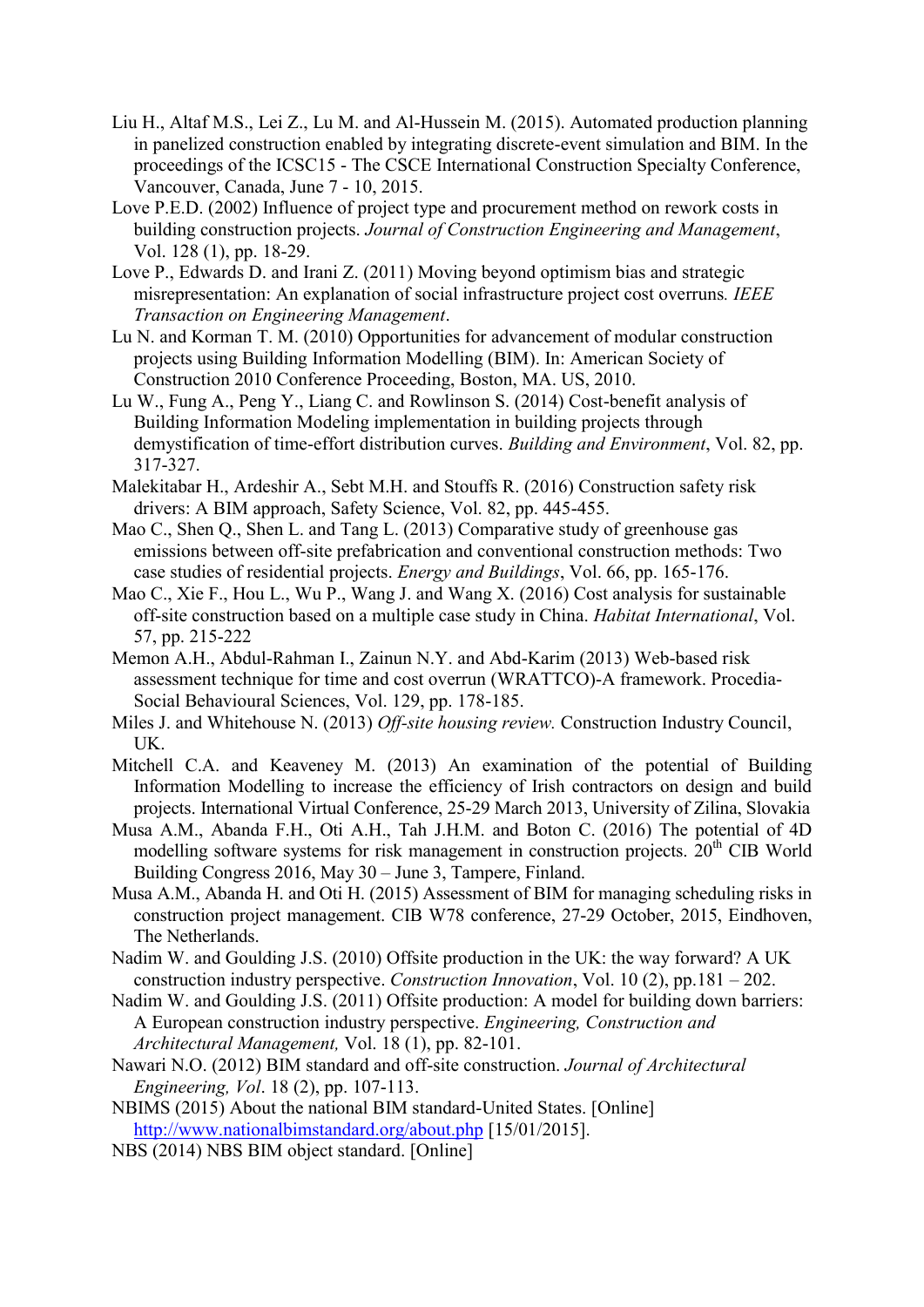[http://www.nationalbimlibrary.com/Content/BIMStandard/NBS-BIM-Object-Standard](http://www.nationalbimlibrary.com/Content/BIMStandard/NBS-BIM-Object-Standard-v1_1.pdf)[v1\\_1.pdf](http://www.nationalbimlibrary.com/Content/BIMStandard/NBS-BIM-Object-Standard-v1_1.pdf) [24/11/2014].

NHBC (2006) *A guide to modern methods of construction*. BRE Press, UK.

- Oesterreich T.D. and Teuteberg F. (2016) Understanding the implications of digitisation and automation in the context of industry 4.0: A triangulation approach and elements of a research agenda for the construction industry. *Computers in Industry*, Vol. 83, pp. 121- 139.
- Oti A. H., Tizani W., Abanda F. H., Jaly-Zada A. and Tah J. H. M. (2016) Structural sustainability appraisal in BIM. *Automation in Construction,* Vol. 69, pp. 44-68.
- Owolabi A.A., Anumba C.J. and El-Hamalawi A. (2003) Towards implementing integrated building product libraries. *Construction Innovation,* Vol. 3 (3), pp. 175-194.
- Palos S., Kiviniemi A. and Kuusisto J. (2013) Future perspectives on product data management in Building Information Modelling. *Construction Innovation*, Vol. 14 (1), pp. 52-68.
- Pan W., Gibb A.G. and Dainty A.R. (2012) Strategies for integrating the use of off-site production technologies in house building. *Construction Engineering and Management*, Vol. 138 (11), pp. 1331-1340.
- Pan W. and Goodier C. (2012) Housebuilding business and off-site construction take-up. *Journal of Architectural Engineering*, Vol. 18(20), pp. 84-93.
- Patlakas P.,Livingstone A. and Hairstans R.(2015b)A BIM platform for offsite timber construction.In: Education and Research in Computer Aided Architectural Design in Europe, 16-18 Sept 2015, Vienna, Austria.
- Patlakas P., Menendez J. and Hairstans R. (2015a) The potential, requirements and limitations of BIM for offsite timber construction*. The International Journal of 3-D Information Modeling,* Vol. 4(1), pp. 54-70.
- [Papadonikolaki](http://www.tandfonline.com/author/Papadonikolaki%2C+Eleni) E.[,Vrijhoef](http://www.tandfonline.com/author/Vrijhoef%2C+Ruben) R. and [Wamelink](http://www.tandfonline.com/author/Wamelink%2C+Hans) H. (2016) The interdependences of BIM and supply chain partnering: empirical explorations. *[Architectural Engineering And Design](http://www.tandfonline.com/toc/taem20/0/0)  [Management](http://www.tandfonline.com/toc/taem20/0/0)* Vol. 0, Iss. 0, 0
- Postnote (2003) Modern methods of construction, Parliamentary Office of Science and Technology, UK, No 209, December 2003 [Online] <http://www.parliament.uk/documents/post/postpn209.pdf> [04/09/2016].
- Quale J., Eckelman M.J., Williams K.W., Sloditskie G. and Zimmerman J.B. (2012) Construction matters: comparing environmental impacts of building modular and conventional homes in the United States. *Journal of Industrial Ecology*, Vol. 16 (2), pp. 243-253.
- Reizgevičius M., Ustinovičius L. and Rasiuslis R. (2013) Efficiency evaluation of 4D CAD model. *Procedia Engineering*, Vol. 57, pp. 945-951.
- Rezaei R., Chiew T.K., Lee S.P. and Aliee Z.S. (2014a) A semantic interoperability framework for software as a service systems in cloud computing environments. *Expert Systems with Applications*, Vol. 41 (13), pp. 5751-5770.
- Rezaei R., Chiew T.K., Lee S.P. and Aliee Z.S. (2014b) Interoperability evaluation models: A systematic review. *Computers in Industry,* Vol. 65 (1), pp. 1-23.
- Rogan A.L., Lawson R.M. and Bates-Brkljac N. (2000) Value and benefits assessment of modular construction. Steel Construction Institute, UK.
- Ross, K. (2005) *Achieving best practice in modern methods of construction*. Building Research Establishment, UK.
- Said H. and El-Rayes K. (2014) Automated multi-objective construction logistics optimization system. *Automation in Construction*, Vol. 43, pp. 110-122.
- Samarasinghe T., Mendis P., Ngo T. and Fernando W.J.B.S. (2015) BIM software framework for prefabricated construction: Case study demonstrating BIM implementation on a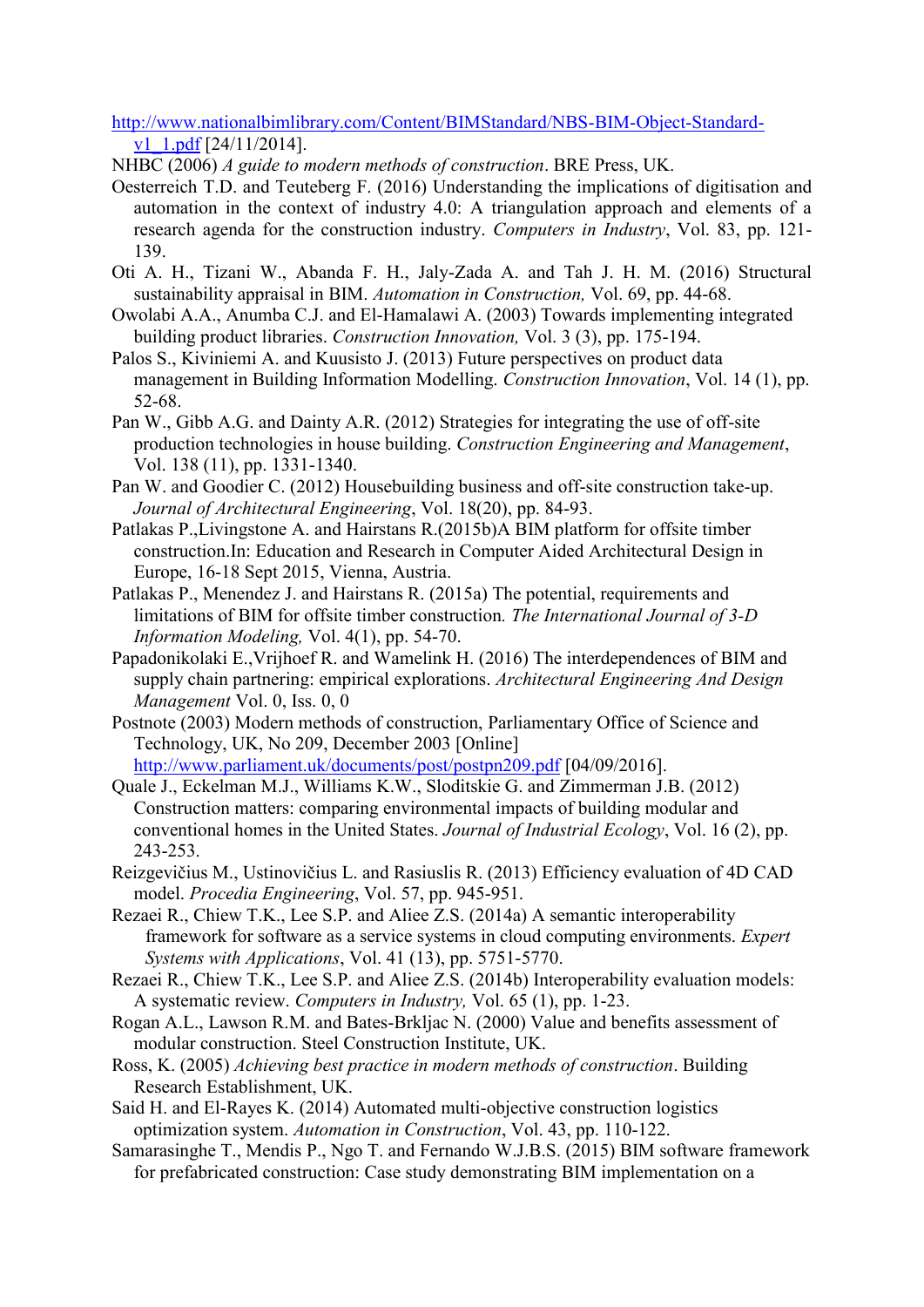modular house. 6<sup>th</sup> International Conference on Structural Engineering and Construction Management, Kandy, Sri Lanka, 11-13<sup>th</sup> December 2015.

- Sawhney A., Agnihotri R. and Paul V.K. (2014) Grand challenges for the Indian construction industry. *Built Environment Project and Asset Management*, Vol. 4(4), pp. 317 – 334.
- Schünmann D. (2013) BIM: Seize the opportunity for your business. [Online] [http://www.bimtaskgroup.org/wp-](http://www.bimtaskgroup.org/wp-content/uploads/2013/07/BIMsupplement2013_download_v2.pdf)

[content/uploads/2013/07/BIMsupplement2013\\_download\\_v2.pdf](http://www.bimtaskgroup.org/wp-content/uploads/2013/07/BIMsupplement2013_download_v2.pdf) [30/11/2014].

- Sebastian R., Haak W. and Vos E. (2009) BIM application for integrated design and engineering in small scale housing development: A pilot project in the Netherlands. Future Trends in Architectural Management, International Symposium CIB-W096 2009 Taiwan November 02-04, 2009, Tainan, Taiwan.
- Sen S. (2012) The impact of BIM/VDC on ROI Developing a financial model for savings and ROI calculation of construction projects, MSc thesis, Department of Real Estate and Construction Management, KTH Architecture and the Built Environment.
- Shade J., Olofsson T. and Schreyer M. (2011) Decision-making in a model- based design process. *Construction Management and Economics,* Vol. 29 (4), pp. 371-382.
- Shadram F., Johansson T.D., Lu W., Schade J. and Olofsson T. (2016) An integrated BIMbased framework for minimizing embodied energy during building design. *Energy and Buildings,* Vol. 128, pp. 592-604.
- Shehu Z., Holt G.D., Endut I.R. and Akintoye A. (2015) Analysis of characteristics affecting completion time for Malaysian construction projects. *Built Environment Project and Asset Management,* Vol. 5(1), pp. 52-68.
- Shen Z. and Issa R.R.A. (2010). Quantitative evaluation of the BIM-assisted construction detailed cost estimates. *Journal of Information Technology in Construction*, Vol 15, pp. 234-257.
- Stanley R. and Thurnell D. (2014) The benefits of, and barriers to, implementation of 5D BIM for quantity surveying in New Zealand. *Australasian Journal of Construction Economics and Building*, Vol. 14 (1), pp. 105-117.
- Steinhardt D.A. and Manley K. (2016) Adoption of prefabricated housing-the role of country context. *Sustainable Cities and Society*, Vol. 22, pp. 126-135.
- Suermann P.C. and Issa R.R.A. (2009) Evaluating industry perceptions of Building Information Modelling (BIM) impact on construction. *ITcon,* Vol. 14, pp. 574-594.
- Tam V.W.Y., Fung I.W.H., Sing M.P. and Ogunlana S.O. (2015) Best practice of prefabrication implementation in the Hong Kong public and private sectors. *Journal of Cleaner Production*, Vol. 109, pp. 216-231.
- Tan X., Hammad A. and Fazio P. (2010) Automated code compliance checking for building envelope design. *Journal of Computing in Civil Engineering,* Vol. 24(20, pp. 203-211.
- The HM Government (2013) Procurement trial case study: Cookham Wood Prison [Online] [https://www.gov.uk/government/publications/procurement-trial-case-study-cookham](https://www.gov.uk/government/publications/procurement-trial-case-study-cookham-wood-prison)[wood-prison](https://www.gov.uk/government/publications/procurement-trial-case-study-cookham-wood-prison) [30/11/2014].
- Vernikos V.K (2012) Optimising Building Information Modelling and off-site construction for civil engineering. *Civil Engineering,* Vol. 165 (CE4), pp. 147.
- Vernikos V.K., Goodier C.I., Broyd T.W., Robery P.C. and Gibb A.G.F. (2014) Building Information Modelling and its effect on off-site construction in UK civil engineering. *Proceedings of the ICE - Management, Procurement and Law, 167 (MP3),* pp. 152 - 159.
- Waskett P. (2001) Current practice and potential uses of prefabrication. DTI Construction Industry Directorate Project Report. Department of Trade and Industry, UK.
- Warszawski A. (1999) *Industrialized and automated building systems.* E. & F.N. Spon, London.